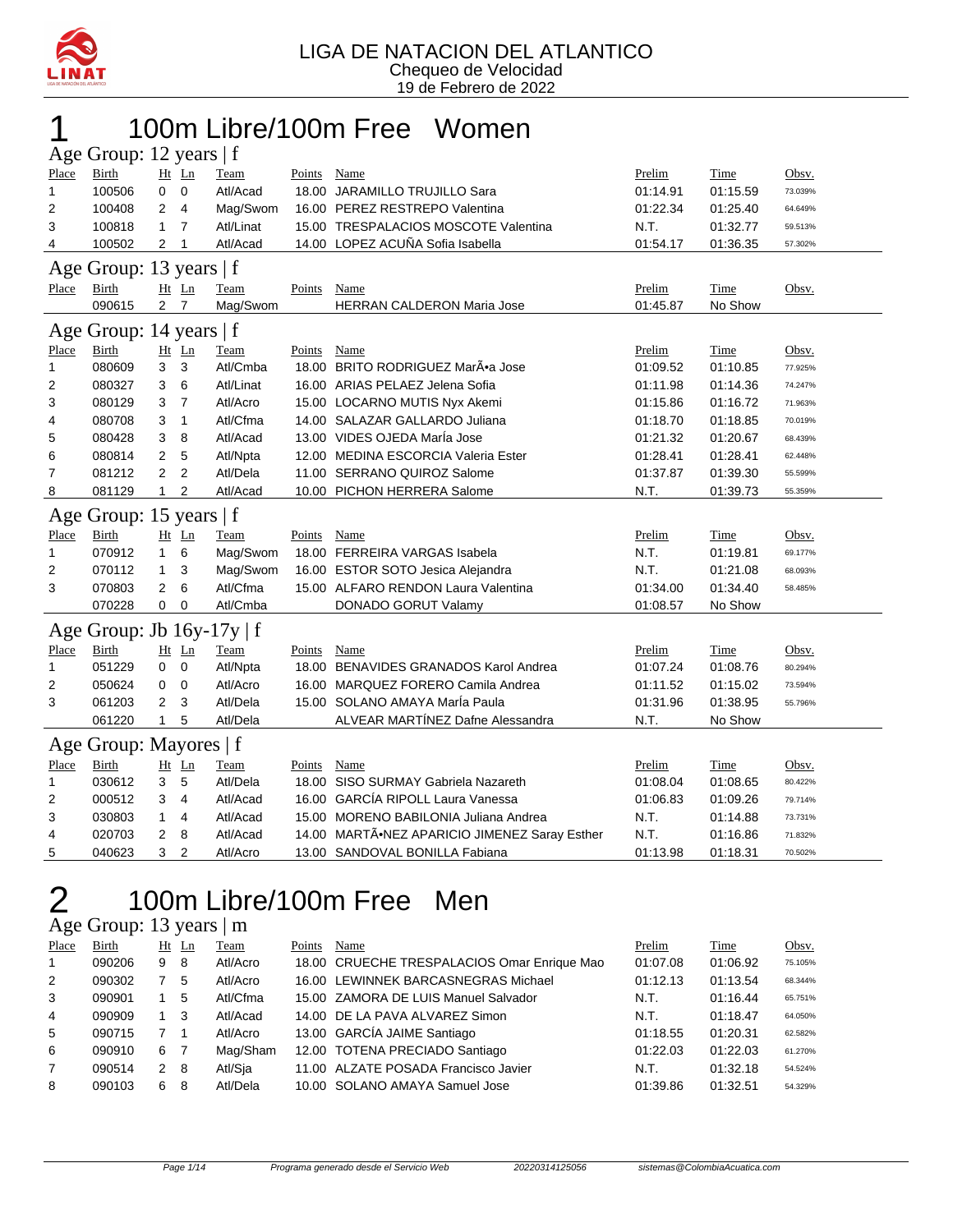

#### LIGA DE NATACION DEL ATLANTICO Chequeo de Velocidad

19 de Febrero de 2022

|              | Continuing Event: 2       |                                  | 100m Libre/100m Free Age Group: 13 YEARS   M |        |                                               |          |             |         |
|--------------|---------------------------|----------------------------------|----------------------------------------------|--------|-----------------------------------------------|----------|-------------|---------|
| 9            | 091113                    | $1 \quad 7$                      | Atl/Dela                                     |        | 8.00 ARIAS TORRES Matias David                | N.T.     | 01:34.79    | 53.022% |
| 10           | 090812                    | $\mathbf{1}$<br>$\overline{4}$   | Atl/Acro                                     |        | 7.00 FORERO SUAREZ Esteban                    | N.T.     | 01:35.92    | 52.398% |
| 11           | 091116                    | 1<br>1                           | Atl/Sja                                      |        | 6.00 NINO SALAS Samuel Andres                 | N.T.     | 01:38.51    | 51.020% |
| 12           | 091028                    | $\overline{2}$<br>1              | Atl/Sja                                      |        | 5.00 BARRAZA RODRIGUEZ Esteban                | N.T.     | 01:39.69    | 50.416% |
|              | 091005                    | 1<br>6                           | Atl/Dela                                     |        | BEDOYA BEDOYA Andres Juan                     | N.T.     | No Show     |         |
|              | 090113                    | $\overline{2}$<br>1              | Atl/Dela                                     |        | VEGA MENDOZA Julian Andres                    | N.T.     | No Show     |         |
| Age          | Group: 14 years $\vert$ m |                                  |                                              |        |                                               |          |             |         |
| Place        | Birth                     | $Ht$ Ln                          | Team                                         | Points | Name                                          | Prelim   | Time        | Obsv.   |
| $\mathbf{1}$ | 080122                    | $11 \t7$                         | Atl/Acro                                     |        | 18.00 ALSINA YEPES Thomas Santiago            | 00:58.87 | 00:59.46    | 84.527% |
| 2            | 080518                    | 8<br>3                           | Atl/Sja                                      |        | 16.00 PARRA ROA Juan Jose                     | 01:07.52 | 01:06.27    | 75.841% |
| 3            | 080430                    | 9<br>$\mathbf{1}$                | Atl/Linat                                    |        | 15.00 ESPINOSA ROMERO Alan Smith              | 01:06.83 | 01:07.69    | 74.250% |
| 4            | 080722                    | $\overline{7}$<br>8              | Atl/Acad                                     |        | 14.00 PINTO SIADO David Alejandro             | 01:10.62 | 01:09.66    | 72.150% |
| 5            | 081109                    | 7<br>2                           | Atl/Sja                                      |        | 13.00 GOMEZ MORELO Daniel Eduardo             | 01:14.93 | 01:10.60    | 71.190% |
| 6            | 080717                    | 6<br>3                           | Mag/Swom                                     |        | 12.00 ROJAS BARRETO Samuel Alexander          | 01:21.82 | 01:10.68    | 71.109% |
| 7            | 080908                    | $\overline{c}$<br>8              | Atl/Cmba                                     |        | 11.00 TEJADA SARMIENTO Keyth Jesus            | 01:09.53 | 01:10.77    | 71.019% |
| 8            | 080826                    | 5<br>6                           | Atl/Acad                                     |        | 10.00 GONZÁLEZ BENITEZ Samuel Enrique         | 01:19.86 | 01:15.28    | 66.764% |
| 9            | 080712                    | 8<br>$\overline{7}$              | Atl/Sja                                      |        | 8.00 BARROS BOVEA Santiago AndrÉs             | 01:18.85 | 01:16.71    | 65.519% |
| 10           | 080905                    | 6<br>6                           | Atl/Cfma                                     |        | 7.00 HERNANDEZ SANDOVAL Sandro Jesus          | 01:21.83 | 01:19.44    | 63.268% |
| 11           | 080728                    | 2<br>$\overline{4}$              | Atl/Dela                                     |        | 6.00 LAMBRAÑO ROCHA Donovan Steven            | N.T.     | 01:23.79    | 59.983% |
| 12           | 080208                    | 3<br>8                           | Atl/Sja                                      |        | 5.00 ORTIZ NADER Samuel                       | N.T.     | 01:24.28    | 59.635% |
| 13           | 080923                    | $\overline{c}$<br>$\overline{2}$ | Atl/Acad                                     |        | 4.00 DIAZ MURRILLO Juan Jose                  | N.T.     | 01:29.89    | 55.913% |
| 14           | 080729                    | $\overline{c}$<br>5              | Atl/Dela                                     |        | 3.00 JIMENEZ AGUAS Mateo                      | N.T.     | 01:30.17    | 55.739% |
| 15           | 080920                    | 2<br>6                           | Atl/Sja                                      |        | 2.00 RAMIREZ CASTIBLANCO Pablo Arturo         | N.T.     | 01:31.53    | 54.911% |
| 16           | 081107                    | 5<br>4                           | Atl/Sja                                      |        | 1.00 ROJANO RETAMOZO Diego Andres             | 01:55.47 | 01:39.55    | 50.487% |
| 17           | 080914                    | 2<br>3                           | Atl/Dela                                     |        | FUENTES CASTRO Jesus David                    | N.T.     | 02:08.80    | 39.022% |
|              | 081228                    | $\overline{a}$<br>7              | Mag/Swom                                     |        | <b>ACEVEDO VARGAS Nicolas</b>                 | N.T.     | No Show     |         |
|              |                           |                                  |                                              |        |                                               |          |             |         |
|              | Age Group: 15 years   m   |                                  |                                              |        |                                               |          |             |         |
| <u>Place</u> | <b>Birth</b>              | $Ht$ Ln                          | Team                                         | Points | Name                                          | Prelim   | <b>Time</b> | Obsv.   |
| $\mathbf{1}$ | 070713                    | 10 <sub>7</sub>                  | Atl/Cmba                                     |        | 18.00 DE LA HOZ RODRIGUEZ Samuel David        | 01:03.42 | 00:59.75    | 84.117% |
| 2            | 070822                    | 11 <sub>1</sub>                  | Atl/Acro                                     |        | 16.00 DIAZ CERVANTES Daniel Alexander Anselmo | 00:59.64 | 01:00.58    | 82.965% |
| 3            | 070110                    | 10 <sub>6</sub>                  | Atl/Acro                                     |        | 15.00 ACOSTA BERDUGO Jesus Eduardo Antonio    | 01:02.17 | 01:03.03    | 79.740% |
| 4            | 071018                    | 8<br>8                           | Atl/Acad                                     |        | 14.00 DUARTE TRIVINO Juan Pablo               | 01:11.09 | 01:04.75    | 77.622% |
| 5            | 070405                    | $\overline{c}$<br>9              | Atl/Cfma                                     |        | 13.00 YONOFF MOLINA Diego Jose                | 01:05.29 | 01:05.74    | 76.453% |
| 6            | 070803                    | 8<br>4                           | Atl/Cfma                                     |        | 12.00 ROMULO MOLINA Sergio David              | 01:07.24 | 01:05.83    | 76.348% |
| 7            | 070111                    | $\overline{7}$<br>4              | Atl/Dela                                     |        | 11.00 VELEZ CONSUEGRA Carlos Andres           | 01:11.22 | 01:08.71    | 73.148% |
| 8            | 070424                    | $\overline{7}$<br>6              | Atl/Npta                                     |        | 10.00 MORENO POLO Daniel Jose                 | 01:13.28 | 01:10.55    | 71.240% |
| 9            | 070903                    | 3<br>6                           | Atl/Acro                                     |        | 8.00 PACHECO CARRILLO Gabriel Maria           | N.T.     | 01:10.89    | 70.899% |
| 10           | 071002                    | 3<br>$\overline{7}$              | Atl/Cfma                                     |        | 7.00 CABAS RUEDA Hansel David                 | N.T.     | 01:15.24    | 66.800% |
| 11           | 070922                    | $\overline{c}$<br>6              | Atl/Dela                                     |        | 6.00 BOVEA GARZÓN Daniel Alejandro            | 01:25.23 | 01:18.03    | 64.411% |
| 12           | 071128                    | 3<br>1                           | Atl/Acad                                     |        | 5.00 CORREDOR Kevin                           | N.T.     | 01:21.69    | 61.525% |
| 13           | 070122                    | 3<br>3                           | Atl/Dela                                     |        | 4.00 QUINTERO TRILLOS Sergio                  | N.T.     | 01:22.01    | 61.285% |
| 14           | 070907                    | 3<br>2                           | Atl/Acad                                     |        | 3.00 ALTAHONA FONSECA Victor Julio            | N.T.     | 01:22.58    | 60.862% |
|              | 071106                    | 5<br>8                           | Atl/Sja                                      |        | <b>HOYOS ESCOBAR Simon</b>                    | 01:07.49 | No Show     |         |
|              | Age Group: 16 years   m   |                                  |                                              |        |                                               |          |             |         |
| Place        | <b>Birth</b>              | $Ht$ Ln                          | <b>Team</b>                                  | Points | Name                                          | Prelim   | Time        | Obsv.   |
| 1            | 061010                    | $\mathsf 0$<br>0                 | Atl/Npta                                     |        | 18.00 JAIMES MOLANO Samuel Augusto            | 00:58.42 | 00:58.42    | 86.032% |
| 2            | 060916                    | 0<br>0                           | Atl/Cmba                                     |        | 16.00 GALAN BALCAZAR Juan David               | 00:59.83 | 00:59.83    | 84.005% |
| 3            | 060207                    | 10 <sub>1</sub>                  | Mag/Swom                                     |        | 15.00 GALVIS GONZÁLEZ Carlos Ernesto          | 01:03.54 | 01:01.04    | 82.339% |
| 4            | 060310                    | 10 <sub>3</sub>                  | Mag/Sham                                     |        | 14.00 NOGUERA SANTIAGO AndrÉs Joel            | 01:02.16 | 01:01.51    | 81.710% |
| 5            | 061118                    | 5<br>9                           | Atl/Cfma                                     |        | 13.00 FONTALVO OCHOA Juan David               | 01:04.51 | 01:03.26    | 79.450% |
| 6            | 061011                    | 3<br>9                           | Atl/Cfma                                     |        | 12.00 CARDENAS RODRIGUEZ Angel David          | 01:04.76 | 01:05.49    | 76.745% |
| 7            | 061120                    | 7<br>3                           | Atl/Cfma                                     |        | 11.00 ALVAREZ ESPANA Frank Anthony            | 01:12.43 | 01:10.85    | 70.939% |
| 8            | 061110                    | 3<br>4                           | Atl/Dela                                     |        | 10.00 CAMPO AGAMEZ Jorge Alberto              | N.T.     | 01:42.48    | 49.044% |
|              |                           |                                  |                                              |        |                                               |          |             |         |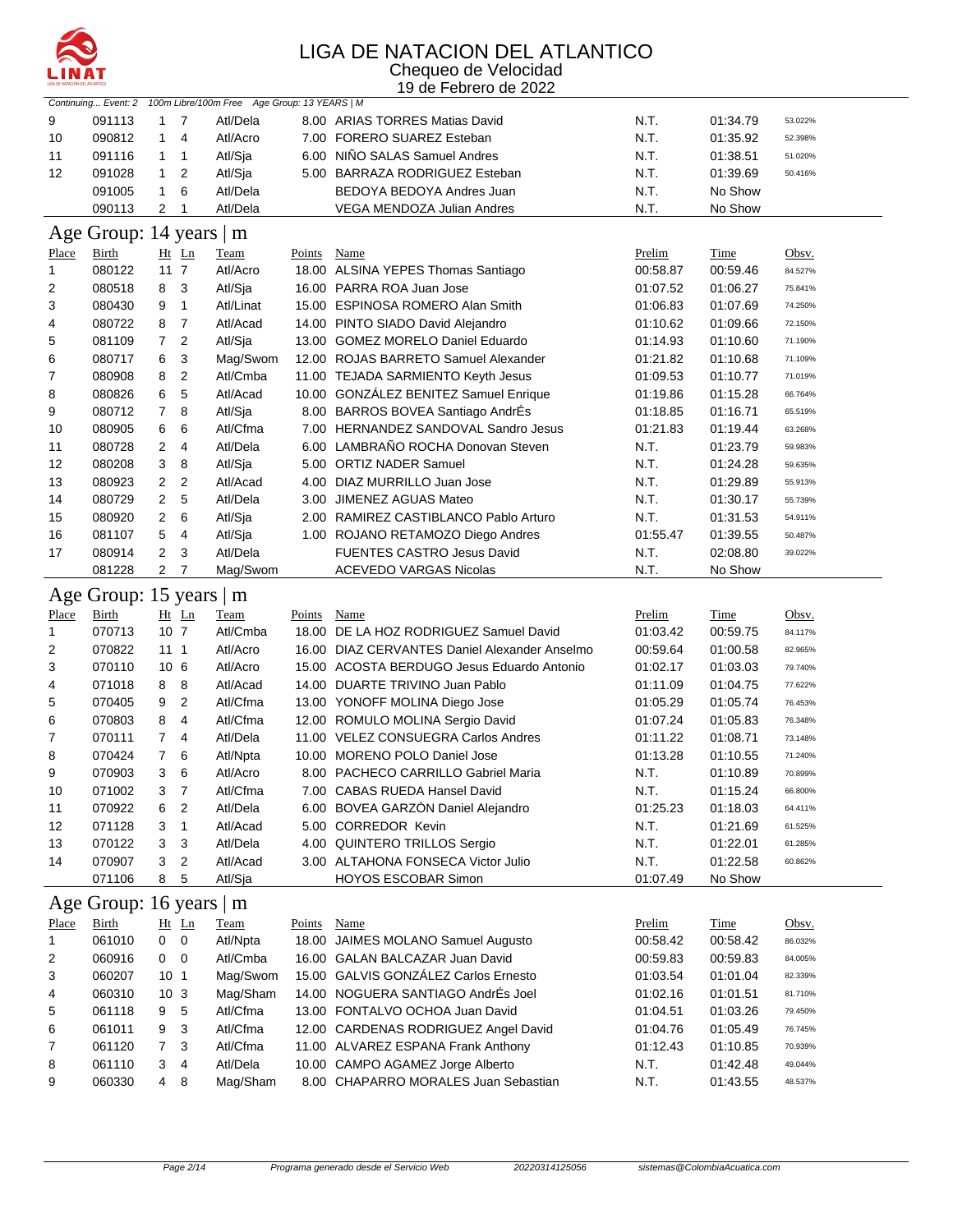

#### LIGA DE NATACION DEL ATLANTICO

Chequeo de Velocidad 19 de Febrero de 2022

| Continuing Event: 2 100m Libre/100m Free Age Group: 16 YEARS   M |        |                                  |                           |             |                                                  |          |          |         |
|------------------------------------------------------------------|--------|----------------------------------|---------------------------|-------------|--------------------------------------------------|----------|----------|---------|
| 10                                                               | 061121 | 3<br>-5                          | Atl/Acro                  |             | 7.00 ALMEIDA CABRALES David Santiago             | N.T.     | 01:58.28 | 42.492% |
|                                                                  |        |                                  | Age Group: Jb 17y-18y   m |             |                                                  |          |          |         |
| Place                                                            | Birth  | $Ht$ Ln                          | Team                      | Points      | Name                                             | Prelim   | Time     | Obsv.   |
| $\mathbf{1}$                                                     | 050625 | $\overline{0}$<br>$\overline{0}$ | Atl/Acro                  |             | 18.00 HERAZO ZAMBRANO Julian David               | 00:58.91 | 00:58.91 | 85.317% |
| $\overline{2}$                                                   | 041125 | 10 <sub>4</sub>                  | Atl/Cfma                  |             | 16.00 MORRON MOLINA Matthew Said                 | 01:00.60 | 00:59.48 | 84.499% |
| 3                                                                | 050402 | $\overline{0}$<br>0              | Atl/Acro                  |             | 15.00 ORTIZ LI?AN Camilo Andr?s                  | 01:00.35 | 01:00.35 | 83.281% |
| 4                                                                | 040506 | 6<br>4                           | Ffaa/Enap                 |             | 14.00 AFANADOR GOMEZ Juan Pablo                  | N.T.     | 01:01.39 | 81.870% |
| 5                                                                | 041215 | $\overline{2}$<br>4              | Atl/Acro                  |             | 13.00 DIAZ MENDOZA Jose Daniel                   | N.T.     | 01:01.42 | 81.830% |
| 6                                                                | 041020 | 6<br>9                           | Atl/Dela                  |             | 12.00 OBREGON OLMOS Daniel Jose                  | 01:04.83 | 01:01.62 | 81.564% |
| 7                                                                | 040227 | 10 <sub>2</sub>                  | Atl/Bdva                  |             | 11.00 ARIZA HERRERA Ruben Jaime                  | 01:02.79 | 01:02.40 | 80.545% |
| 8                                                                | 040528 | $\overline{7}$<br>9              | Mag/Swom                  |             | 10.00 PARDO MONTERO Guillermo Alexander          | 01:05.51 | 01:03.03 | 79.740% |
| 9                                                                | 051224 | 10 <sub>5</sub>                  | Atl/Acro                  |             | 8.00 OTERO ESTRADA Santiago Elias                | 01:01.45 | 01:03.31 | 79.387% |
| 10                                                               | 041227 | 9<br>4                           | Atl/Acro                  |             | 7.00 TRILLOS HOYOS Harry Jesus                   | 01:03.98 | 01:04.53 | 77.886% |
| 11                                                               | 051229 | $\mathbf{1}$<br>4                | Atl/Acro                  |             | 6.00 GARAVITO TANO Julio Cesar                   | N.T.     | 01:14.47 | 67.490% |
| 12                                                               | 051202 | $\mathbf{1}$<br>6                | Atl/Dela                  |             | 5.00 FLORIAN ONORO Luis Angel                    | 01:27.03 | 01:22.02 | 61.278% |
| 13                                                               | 051110 | $\overline{4}$<br>$\overline{7}$ | Atl/Dela                  |             | 4.00 MARTINEZ TORRES Edwin David                 | N.T.     | 01:29.91 | 55.900% |
|                                                                  | 051019 | $\mathbf{1}$<br>8                | Atl/Cfma                  |             | <b>ACEVEDO TOBON Francisco</b>                   | 01:10.99 | No Show  |         |
|                                                                  | 050501 | 6<br>4                           | Mag/Swom                  |             | <b>HERNANDEZ ROJAS Jose Angel</b>                | 01:19.29 | No Show  |         |
|                                                                  |        |                                  | Age Group: Mayores   m    |             |                                                  |          |          |         |
| Place                                                            | Birth  | $Ht$ Ln                          | Team                      | Points Name |                                                  | Prelim   | Time     | Obsv.   |
| $\mathbf{1}$                                                     | 950821 | $11 \quad 4$                     | Atl/Bdva                  |             | 18.00 FERNANDEZ URUETA Cardenio AndrÉs           | 00:51.23 | 00:52.90 | 95.009% |
| $\overline{c}$                                                   | 970402 | 5 6                              | Atl/Dela                  |             | 16.00 POLO PALACIO Juan Camilo                   | N.T.     | 00:56.52 | 88.924% |
| 3                                                                | 030303 | 113                              | Atl/Acro                  |             | 15.00 VELEZ MOLINA Bryant Jose                   | 00:56.14 | 00:56.66 | 88.705% |
| 4                                                                | 860305 | 5 <sup>5</sup><br>3              | Atl/Dela                  |             | 14.00 GOMEZ DEL VALLE Rafael Enrique             | N.T.     | 00:57.04 | 88.114% |
| 5                                                                | 010113 | $112$                            | Ffaa/Enap                 |             | 13.00 BEJARANO GONZÃ.LEZ Neider Alfonso          | 00:57.73 | 00:58.60 | 85.768% |
| 6                                                                | 991018 | 11 6                             | Ffaa/Enap                 |             | 12.00 CASTAÃ?O MONROY Diego Alejandro            | 00:57.08 | 00:58.84 | 85.418% |
| 7                                                                | 030501 | 118                              | Ffaa/Enap                 |             | 11.00 GIRALDO ALVAREZ Simon                      | 00:59.69 | 01:01.56 | 81.644% |
| 8                                                                | 030719 | $\overline{4}$<br>4              | Ffaa/Enap                 |             | 10.00 BAUTISTA VARGAS Alejandro                  | N.T.     | 01:01.96 | 81.117% |
| 9                                                                | 001127 | $\mathbf 0$<br>0                 | Atl/Acad                  |             | 8.00 HERRERA GARCÃ <sup>®</sup> A Esteban Adolfo | N.T.     | 01:02.05 | 80.999% |
| 10                                                               | 020204 | 10 <sub>8</sub>                  | Atl/Dela                  |             | 7.00 MARTÍNEZ MEJÍA Jesus David                  | 01:03.89 | 01:03.33 | 79.362% |
| 11                                                               | 020808 | $\overline{7}$<br>5              | Ffaa/Enap                 |             | 6.00 PUERTO FLOREZ AndrÃ?s Felipe                | N.T.     | 01:04.17 | 78.323% |
| 12                                                               | 020917 | 5<br>$\mathbf{1}$                | Ffaa/Enap                 |             | 5.00 NOVOA GIRALDO Andr?s Felipe                 | N.T.     | 01:04.94 | 77.395% |
| 13                                                               | 030918 | 5<br>4                           | Atl/Acad                  |             | 4.00 ARCE Elias                                  | N.T.     | 01:05.42 | 76.827% |
| 14                                                               | 031125 | 3<br>4                           | Ffaa/Enap                 |             | 3.00 HIGGINS TRUJILLO Jesus David                | N.T.     | 01:05.44 | 76.803% |
| 15                                                               | 030702 | 6<br>8                           | Atl/Acad                  |             | 2.00 ROPAIN PEDRAZA Juan Manuel                  | 01:07.81 | 01:08.24 | 73.652% |
| 16                                                               | 830103 | 5<br>5                           | Atl/Acad                  |             | 1.00 CARRENO MAURY Juan Pablo                    | N.T.     | 01:10.10 | 71.698% |
| 17                                                               | 021126 | 5<br>8                           | Ffaa/Enap                 |             | DE LAS SALAS DE LA ROSA Isaias                   | N.T.     | 01:11.34 | 70.451% |
| 18                                                               | 991227 | $\overline{7}$<br>7              | Atl/Cfma                  |             | DE LA HOZ GUERRERO Javier Jose                   | 01:15.31 | 01:16.89 | 65.366% |
|                                                                  | 030515 | 11 5                             | Atl/Acro                  |             | GUTIERREZ URREGO Juan Jose                       | 00:54.96 | No Show  |         |

## 50m Libre/50m Free Women

#### Age Group: 10 years | f

| Place          | Birth  |               | $Ht$ Ln        | Team     | Points | Name                                    | Prelim   | Time     | Obsv.   |
|----------------|--------|---------------|----------------|----------|--------|-----------------------------------------|----------|----------|---------|
| $\overline{1}$ | 120426 | 2             | $\overline{2}$ | Atl/Acro |        | 18.00 BARONA BRAVO Maria Camila         | N.T.     | 00:35.92 | 69.905% |
| 2              | 120615 | 3             |                | Atl/Sja  |        | 16.00 MARROQUIN ALDANA Camila           | 00:47.76 | 00:43.34 | 57.937% |
| 3              | 120628 |               | 4              | Atl/Npta |        | 15.00 MORALES RODRIGUEZ Keidys          | N.T.     | 00:46.94 | 53.494% |
| 4              | 121108 |               | 5              | Atl/Npta |        | 14.00 MEDINA ESCORCIA Camila Sofia      | N.T.     | 00:50.88 | 49.351% |
| -5             | 120509 | $\mathcal{P}$ |                | Atl/Dela |        | 13.00 LAMBRAÑO ROCHA Melanie Cristel    | N.T.     | 00:55.91 | 44.911% |
| 6              | 120328 | $\mathbf{2}$  | - 3            | Atl/Dela |        | 12.00 BORJA ATENCIO Esmeralda Valentina | N.T.     | 01:01.61 | 40.756% |
| 7              | 120419 | 2             | - 6            | Atl/Dela |        | 11.00 RIPOLL SILVA Luz Angelica         | N.T.     | 01:01.87 | 40.585% |
|                | 121120 |               | -3             | Atl/Dela |        | <b>VEGA MENDOZA Norela</b>              | N.T.     | No Show  |         |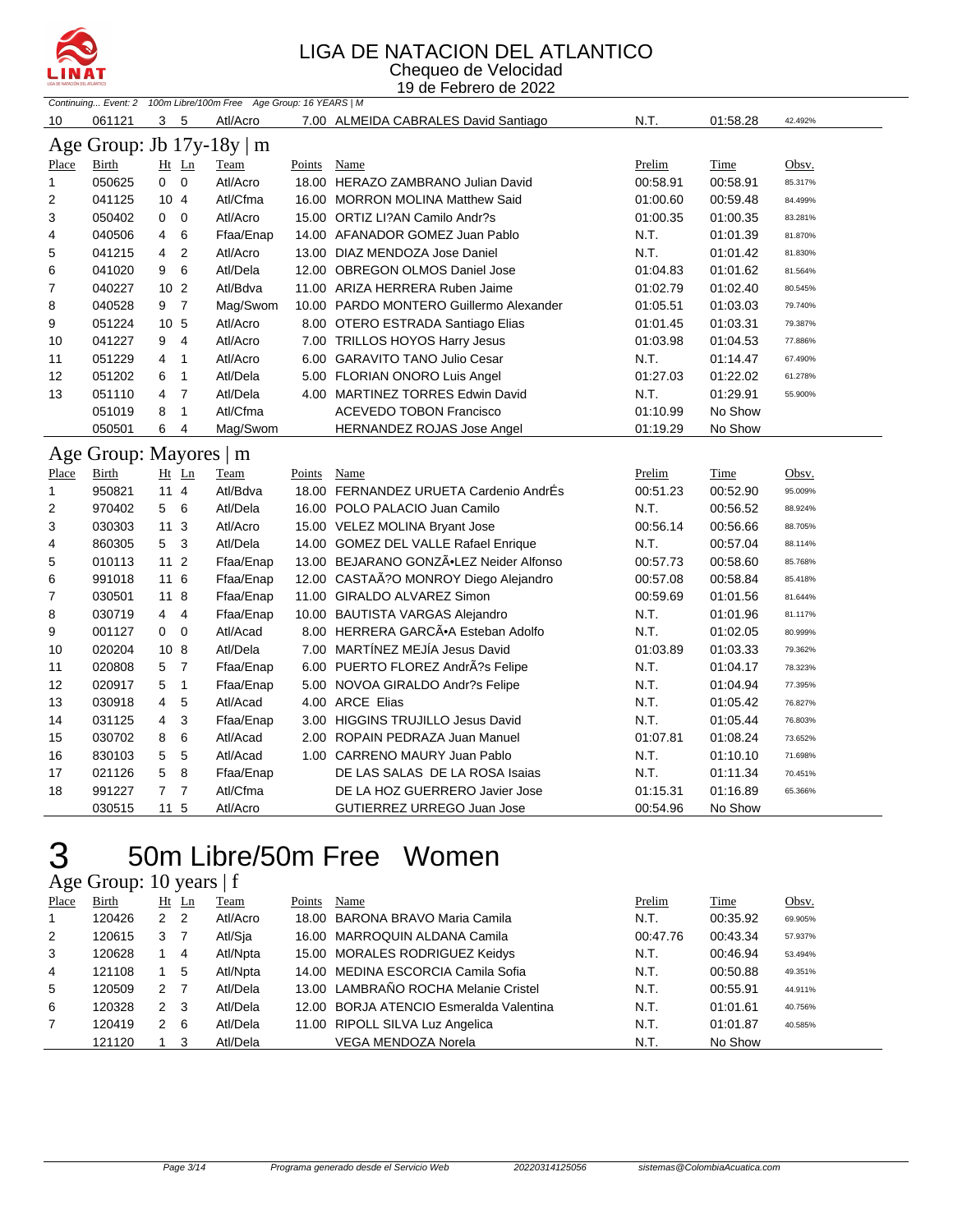

19 de Febrero de 2022

#### 3 50m Libre/50m Free Women  $m: 11$  years | f

| $\Delta$ gu Oroup. 11 yuars $\pm$ |        |            |                            |          |        |                                        |          |          |         |  |  |  |
|-----------------------------------|--------|------------|----------------------------|----------|--------|----------------------------------------|----------|----------|---------|--|--|--|
| Place                             | Birth  |            | $Ht$ Ln                    | Team     | Points | Name                                   | Prelim   | Time     | Obsv.   |  |  |  |
|                                   | 110111 | 3          | $\overline{4}$             | Atl/Acad |        | 18.00 FERRER DEL RIO Marla Camila      | 00:38.34 | 00:37.50 | 66.960% |  |  |  |
| 2                                 | 110408 | $3\quad 6$ |                            | Atl/Acad |        | 16.00 SAENZ CAMARGO Andrea             | 00:39.59 | 00:39.95 | 62.854% |  |  |  |
| 3                                 | 110510 | 3          | - 3                        | Atl/Cmba |        | 15.00 GARZON MUNOZ Mariana Sofia       | 00:38.89 | 00:40.27 | 62.354% |  |  |  |
| 4                                 | 110326 | 3          | -5                         | Atl/Dela |        | 14.00 RUEDA SIMONDS Valentina          | 00:38.38 | 00:41.48 | 60.535% |  |  |  |
| 5                                 | 110225 | 3          | - 8                        | Atl/Cfma |        | 13.00 JOYA FULANO Laura Sarita         | N.T.     | 00:42.92 | 58.504% |  |  |  |
| 6                                 | 111123 | 3          | $\overline{1}$             | Atl/Cfma |        | 12.00 GONZALEZ MARTINEZ Thaliany Sofia | 00:52.93 | 00:43.75 | 57.394% |  |  |  |
| $\overline{7}$                    | 110225 | 2          | $\overline{4}$             | Atl/Cfma |        | 11.00 JOYA FULANO Karol Juanita        | N.T.     | 00:47.06 | 53.357% |  |  |  |
| 8                                 | 110307 | 3          | $\overline{\phantom{0}}^2$ | Mag/Swom |        | 10.00 TUIRAN RESTREPO Isabella         | 00:47.01 | 00:48.86 | 51.392% |  |  |  |
| 9                                 | 111110 | 2          | -5                         | Atl/Dela |        | 8.00 DURAN COGOLLO Angie Sofia         | N.T.     | 01:07.40 | 37.255% |  |  |  |

## 50m Libre/50m Free Men

#### Age Group: 11 years | m

| Place | Birth                   | $Ht$ Ln        |                | Team     | Points | Name                                 | Prelim   | Time     | Obsv.   |
|-------|-------------------------|----------------|----------------|----------|--------|--------------------------------------|----------|----------|---------|
| 1     | 110601                  | $1 \quad$      | $\overline{4}$ | Atl/Npta | 18.00  | <b>HERNANDEZ AGUIRRE Juan David</b>  | N.T.     | 00:35.16 | 64.050% |
| 2     | 110211                  | $\mathbf{2}$   | 4              | Atl/Npta |        | 16.00 SANTOS SASTOQUE Sergio Andres  | 00:41.08 | 00:35.82 | 62.870% |
| 3     | 110624                  | $\mathbf{1}$   | 5              | Atl/Acad |        | 15.00 PANTOJA OCHOA Oscar Alberto    | N.T.     | 00:38.82 | 58.011% |
| 4     | 110102                  | $\overline{2}$ | $\mathbf{1}$   | Mag/Sham |        | 14.00 FUENTES DE LA HOZ Diego Andres | N.T.     | 00:47.91 | 47.005% |
| 4     | 110405                  | $\overline{2}$ | 8              | Atl/Dela |        | 14.00 GOMEZ LOPEZ Jesus David        | N.T.     | 00:47.91 | 47.005% |
| 6     | 111111                  | $\mathbf{1}$   | 7              | Atl/Dela |        | 12.00 ECHEVERRIA MESA Julian David   | N.T.     | 00:48.72 | 46.223% |
| 7     | 110708                  | $\mathbf{1}$   | 3              | Atl/Dela |        | 11.00 BEDOYA BEDOYA Jeronimo         | N.T.     | 00:50.77 | 44.357% |
| 8     | 110711                  | $\mathbf{1}$   | 6              | Atl/Sja  |        | 10.00 BARRAZA Andres                 | N.T.     | 00:59.28 | 37.989% |
|       | 110911                  | $\mathbf{1}$   | 2              | Atl/Acad |        | <b>SALCEDO CASTRO Andres Felipe</b>  | N.T.     | No Show  |         |
|       | 110401                  | 3 7            |                | Atl/Sja  |        | <b>TORRES ARZUZA Daniel Elias</b>    | 00:39.51 | No Show  |         |
|       | Age Group: 12 years   m |                |                |          |        |                                      |          |          |         |
|       |                         |                |                |          |        |                                      |          |          |         |
| Place | Birth                   |                |                | Team     | Points | Name                                 | Prelim   | Time     | Obsv.   |
| 1     | 100922                  | $Ht$ Ln<br>3   | 5              | Atl/Npta |        | 18.00 LECHUGA ORTIZ David Alfonso    | 00:33.80 | 00:32.52 | 69.250% |
| 2     | 100222                  | 3              | 3              | Atl/Dela |        | 16.00 CANTILLO CABARCAS Julian Samir | 00:34.83 | 00:34.12 | 66.002% |
| 3     | 100604                  | 3              | 4              | Atl/Acro |        | 15.00 PEDROZA BLANCO Carlos Daniel   | 00:31.75 | 00:34.71 | 64.880% |
| 4     | 101222                  | 3              | 6              | Atl/Acad |        | 14.00 LOPEZ VILLERO Jonas Daniel     | 00:35.62 | 00:35.61 | 63.241% |
| 5     | 100101                  | $\overline{2}$ | 2              | Atl/Npta |        | 13.00 CABRERA ESCOBAR Arath Oliverio | N.T.     | 00:36.76 | 61.262% |
| 6     | 100701                  | 3              | $\mathbf{1}$   | Atl/Acad |        | 12.00 ARGUELLO TORRES Kevin          | 00:40.16 | 00:39.25 | 57.376% |
| 7     | 100310                  | 3              | 8              | Atl/Npta |        | 11.00 ROPERO SUAREZ Samuel Eduardo   | 00:40.30 | 00:39.80 | 56.583% |
| 8     | 101203                  | $\overline{2}$ | 6              | Atl/Cfma |        | 10.00 ALVAREZ FONTALVO Andres David  | 00:52.47 | 00:40.67 | 55.373% |
| 9     | 100422                  | 3              | $\overline{2}$ | Atl/Acad |        | 8.00 BARRIOS BAÑOS Elias Felipe      | 00:39.28 | 00:40.76 | 55.250% |
| 10    | 100804                  | $\overline{2}$ | 5              | Atl/Npta |        | 7.00 GALVIS RUIDIAZ Eider Josue      | 00:41.71 | 00:41.12 | 54.767% |
| 11    | 100106                  | $\overline{2}$ | 3              | Atl/Npta |        | 6.00 CAMARGO CASTELLAR Jhan Carlo    | 00:45.12 | 00:45.49 | 49.505% |

### 100m Pecho/100m Breast Women

Age Group: 12 years | f

| Place | Birth  | Ht       | Ln | <b>Team</b> | Points | Name                                 | Prelim   | <b>Time</b> | Obsv.   |
|-------|--------|----------|----|-------------|--------|--------------------------------------|----------|-------------|---------|
|       | 100506 | $\Omega$ |    | Atl/Acad    |        | 18.00 JARAMILLO TRUJILLO Sara        | 01:51.53 | 01:49.58    | 63.944% |
| 2     | 100408 | 3 2      |    | Maɑ/Swom    |        | 16.00 PEREZ RESTREPO Valentina       | 01:45.34 | 01:53.23    | 61.883% |
|       | 100502 | 3 1      |    | Atl/Acad    |        | 15.00 LOPEZ ACUÑA Sofia Isabella     | 02:43.31 | 02:09.08    | 54.284% |
| 4     | 100818 |          |    | Atl/Linat   |        | 14.00 TRESPALACIOS MOSCOTE Valentina | N.T.     | 02:16.41    | 51.367% |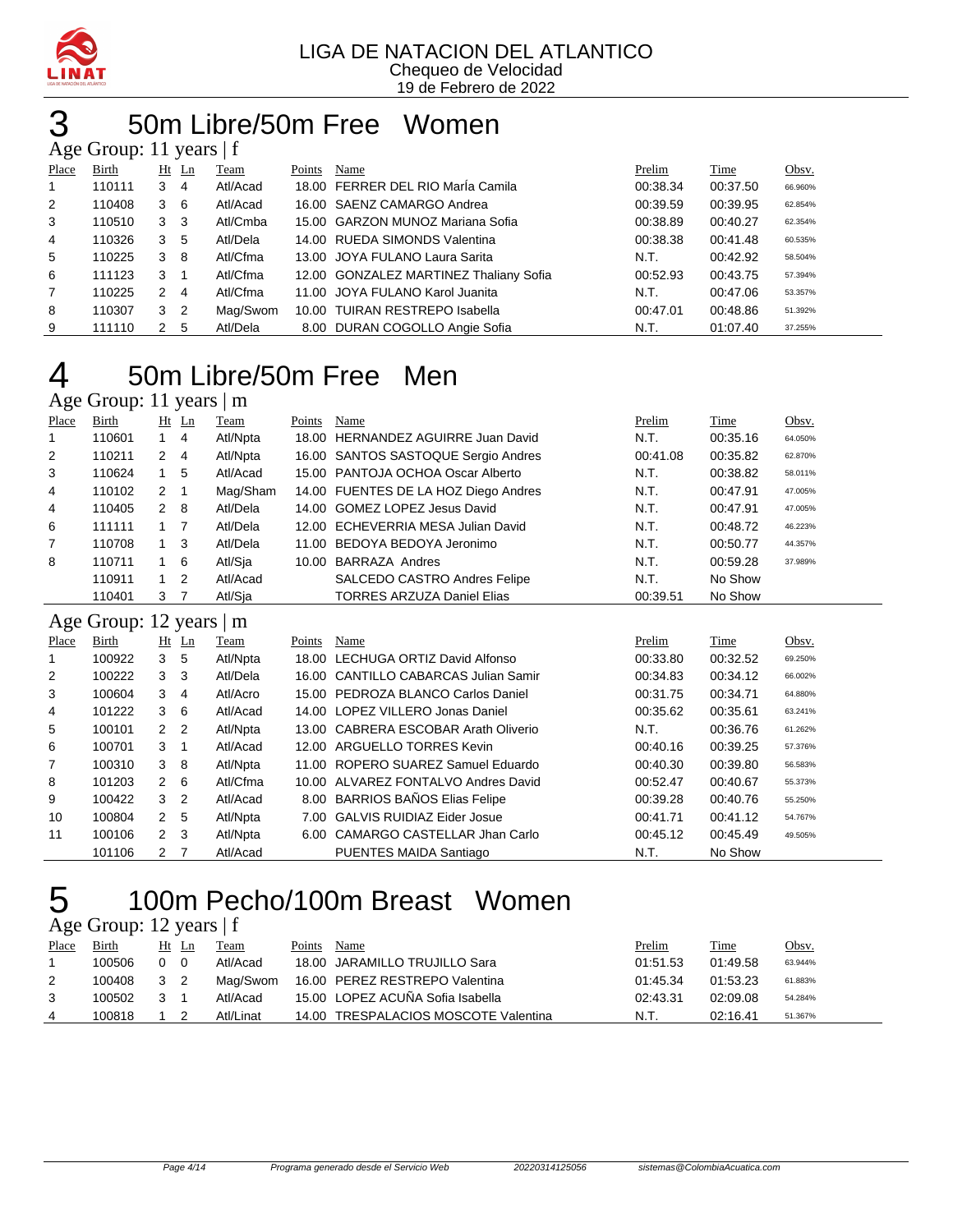

## 100m Pecho/100m Breast Women

| Age Group: 13 years   f |                            |                |                |             |        |                                         |          |          |         |  |
|-------------------------|----------------------------|----------------|----------------|-------------|--------|-----------------------------------------|----------|----------|---------|--|
| Place                   | <b>Birth</b>               |                | Ht Ln          | Team        | Points | Name                                    | Prelim   | Time     | Obsv.   |  |
|                         | 090615                     | 1.             | 6              | Mag/Swom    |        | 18.00 HERRAN CALDERON Maria Jose        | N.T.     | 02:31.06 | 46.386% |  |
| Age                     | Group: 14 years $ f $      |                |                |             |        |                                         |          |          |         |  |
| Place                   | <b>Birth</b>               |                | $Ht$ Ln        | Team        | Points | Name                                    | Prelim   | Time     | Obsv.   |  |
| 1                       | 080129                     | 3              | 3              | Atl/Acro    |        | 18.00 LOCARNO MUTIS Nyx Akemi           | 01:38.14 | 01:36.17 | 72.861% |  |
| 2                       | 080609                     | 2              | 8              | Atl/Cmba    |        | 16.00 BRITO RODRIGUEZ MarÃ.a Jose       | N.T.     | 01:38.02 | 71.485% |  |
| 3                       | 080814                     | 3              | 6              | Atl/Npta    |        | 15.00 MEDINA ESCORCIA Valeria Ester     | 01:42.77 | 01:42.77 | 68.181% |  |
| 4                       | 080327                     | 2              | $\mathbf 1$    | Atl/Linat   |        | 14.00 ARIAS PELAEZ Jelena Sofia         | N.T.     | 01:48.08 | 64.832% |  |
| 5                       | 080428                     | 3              | $\overline{7}$ | Atl/Acad    |        | 13.00 VIDES OJEDA MarÍa Jose            | 01:48.73 | 01:48.89 | 64.349% |  |
| 6                       | 080708                     | 1              | 4              | Atl/Cfma    |        | 12.00 SALAZAR GALLARDO Juliana          | N.T.     | 01:58.57 | 59.096% |  |
| 7                       | 081129                     | 1              | 5              | Atl/Acad    |        | 11.00 PICHON HERRERA Salome             | N.T.     | 02:07.25 | 55.065% |  |
| 8                       | 081212                     | 1              | 3              | Atl/Dela    |        | 10.00 SERRANO QUIROZ Salome             | N.T.     | 02:12.15 | 53.023% |  |
| Age                     | Group: 15 years $ f $      |                |                |             |        |                                         |          |          |         |  |
| Place                   | <b>Birth</b>               |                | $Ht$ Ln        | Team        | Points | Name                                    | Prelim   | Time     | Obsv.   |  |
| 1                       | 070228                     | 0              | 0              | Atl/Cmba    |        | 18.00 DONADO GORUT Valamy               | 01:30.10 | 01:30.10 | 77.769% |  |
| 2                       | 070103                     | 0              | 0              | Atl/Acro    |        | 16.00 HERRERA CHUNG Mey Lin             | 01:38.09 | 01:38.09 | 71.434% |  |
| 3                       | 070912                     | 2              | 7              | Mag/Swom    |        | 15.00 FERREIRA VARGAS Isabela           | N.T.     | 01:48.11 | 64.814% |  |
| 4                       | 070112                     | 2              | 6              | Mag/Swom    |        | 14.00 ESTOR SOTO Jesica Alejandra       | N.T.     | 02:00.68 | 58.063% |  |
| 5                       | 070803                     | $\overline{2}$ | 2              | Atl/Cfma    |        | 13.00 ALFARO RENDON Laura Valentina     | N.T.     | 02:07.93 | 54.772% |  |
| Age                     | Group: Jb $16y-17y \mid f$ |                |                |             |        |                                         |          |          |         |  |
| Place                   | <b>Birth</b>               |                | Ht Ln          | Team        | Points | Name                                    | Prelim   | Time     | Obsv.   |  |
| 1                       | 050907                     | 0              | $\mathbf 0$    | Atl/Acro    | 18.00  | DIAZ CERVANTES Valeria                  | 01:33.48 | 01:33.48 | 74.957% |  |
| 2                       | 061203                     | 2              | 5              | Atl/Dela    |        | 16.00 SOLANO AMAYA MarÍa Paula          | N.T.     | 02:22.07 | 49.321% |  |
|                         | 061220                     | 2              | 3              | Atl/Dela    |        | ALVEAR MARTÍNEZ Dafne Alessandra        | N.T.     | No Show  |         |  |
|                         | Age Group: Mayores   f     |                |                |             |        |                                         |          |          |         |  |
| <b>Place</b>            | <b>Birth</b>               |                | Ht Ln          | <b>Team</b> | Points | Name                                    | Prelim   | Time     | Obsv.   |  |
| 1                       | 020303                     | 3              | $\overline{4}$ | Ffaa/Enap   |        | 18.00 REINOSO BOHORQUEZ Valentina       | 01:22.95 | 01:25.77 | 81.695% |  |
| 2                       | 020703                     | 3              | 8              | Atl/Acad    | 16.00  | MARTÃ.NEZ APARICIO JIMENEZ Saray Esther | N.T.     | 01:35.39 | 73.456% |  |
| 3                       | 040623                     | 3              | 5              | Atl/Acro    |        | 15.00 SANDOVAL BONILLA Fabiana          | 01:32.93 | 01:35.87 | 73.089% |  |
| 4                       | 030612                     | 2              | 4              | Atl/Dela    |        | 14.00 SISO SURMAY Gabriela Nazareth     | N.T.     | 01:39.59 | 70.358% |  |

### 100m Pecho/100m Breast Men

Age Group: 13 years | m

| Place          | Birth  |                | $Ht$ Ln | Team     | Points | Name                                        | Prelim   | Time     | Obsv.   |
|----------------|--------|----------------|---------|----------|--------|---------------------------------------------|----------|----------|---------|
| 1              | 090206 | 8              | 7       | Atl/Acro |        | 18.00 CRUECHE TRESPALACIOS Omar Enrique Mao | 01:37.03 | 01:35.29 | 62.892% |
| $\overline{2}$ | 090302 | $7^{\circ}$    | -6      | Atl/Acro |        | 16.00 LEWINNEK BARCASNEGRAS Michael         | 01:44.00 | 01:45.32 | 56.903% |
| 3              | 090901 | 2              |         | Atl/Cfma |        | 15.00 ZAMORA DE LUIS Manuel Salvador        | N.T.     | 01:46.33 | 56.362% |
| 4              | 090909 | $\mathbf{2}$   | 8       | Atl/Acad |        | 14.00 DE LA PAVA ALVAREZ Simon              | N.T.     | 01:52.61 | 53.219% |
| 5              | 090715 | 2 <sub>2</sub> |         | Atl/Acro |        | 13.00 GARCÍA JAIME Santiago                 | N.T.     | 01:52.89 | 53.087% |
| 6              | 090910 | $\mathbf{1}$   | 4       | Mag/Sham |        | 12.00 TOTENA PRECIADO Santiago              | 01:55.12 | 01:55.12 | 52.059% |
| 7              | 090103 | 2 <sub>3</sub> |         | Atl/Dela |        | 11.00 SOLANO AMAYA Samuel Jose              | N.T.     | 01:59.36 | 50.209% |
| 8              | 091113 | 1              | 6       | Atl/Dela |        | 10.00 ARIAS TORRES Matias David             | N.T.     | 02:02.66 | 48.859% |
| 9              | 090812 | 2 <sub>7</sub> |         | Atl/Acro |        | 8.00 FORERO SUAREZ Esteban                  | N.T.     | 02:10.45 | 45.941% |
| 10             | 091028 | 1              | 3       | Atl/Sja  | 7.00   | BARRAZA RODRIGUEZ Esteban                   | N.T.     | 02:21.01 | 42.501% |
| 11             | 091005 | $\mathbf{1}$   | 5       | Atl/Dela |        | 6.00 BEDOYA BEDOYA Andres Juan              | N.T.     | 02:24.30 | 41.532% |
|                | 090113 | 2              | 6       | Atl/Dela |        | VEGA MENDOZA Julian Andres                  | N.T.     | No Show  |         |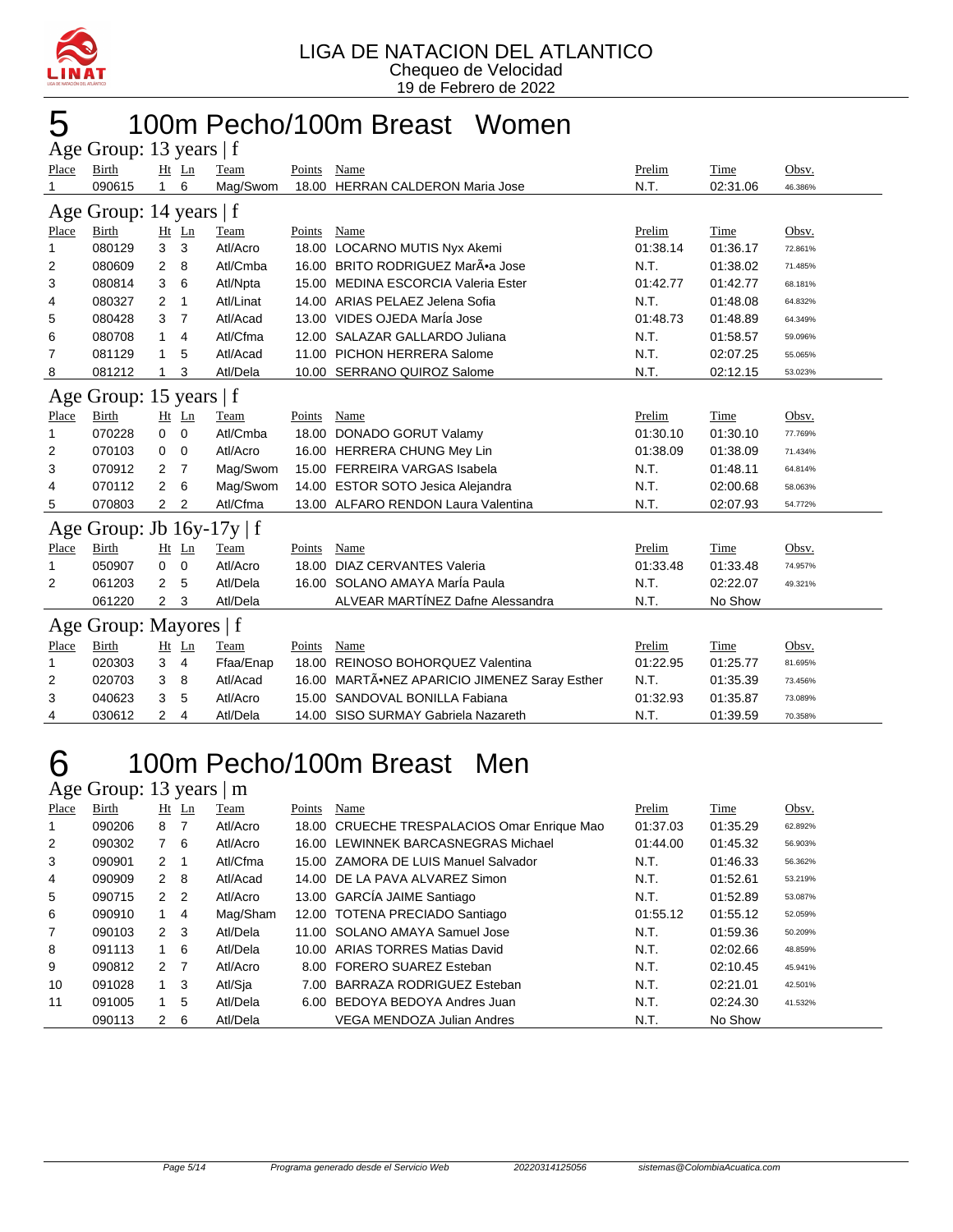

#### 6 100m Pecho/100m Breast Men  $. 14$  years |

| $\Delta \xi$ c Oroup. 14 years $\mu$ III |        |                |                |           |        |                                       |          |          |         |  |  |
|------------------------------------------|--------|----------------|----------------|-----------|--------|---------------------------------------|----------|----------|---------|--|--|
| Place                                    | Birth  |                | $Ht$ Ln        | Team      | Points | Name                                  | Prelim   | Time     | Obsv.   |  |  |
|                                          | 080122 | 3              | -5             | Atl/Acro  |        | 18.00 ALSINA YEPES Thomas Santiago    | N.T.     | 01:21.13 | 73.869% |  |  |
| 2                                        | 080430 | 8              | 2              | Atl/Linat |        | 16.00 ESPINOSA ROMERO Alan Smith      | 01:36.32 | 01:29.11 | 67.254% |  |  |
| 3                                        | 080722 | 8              |                | Atl/Acad  |        | 15.00 PINTO SIADO David Alejandro     | 01:37.08 | 01:36.21 | 62.291% |  |  |
| 4                                        | 080905 | 7 <sub>7</sub> |                | Atl/Cfma  |        | 14.00 HERNANDEZ SANDOVAL Sandro Jesus | 01:45.03 | 01:36.88 | 61.860% |  |  |
| 5                                        | 081109 | 7 <sup>3</sup> |                | Atl/Sia   |        | 13.00 GOMEZ MORELO Daniel Eduardo     | 01:42.23 | 01:37.80 | 61.278% |  |  |
| 6                                        | 080518 | 3              | -3             | Atl/Sia   |        | 12.00 PARRA ROA Juan Jose             | N.T.     | 01:40.24 | 59.787% |  |  |
| 7                                        | 080908 | 3              | - 8            | Atl/Cmba  |        | 11.00 TEJADA SARMIENTO Keyth Jesus    | N.T.     | 01:41.18 | 59.231% |  |  |
| 8                                        | 080717 | 3              | - 6            | Mag/Swom  |        | 10.00 ROJAS BARRETO Samuel Alexander  | N.T.     | 01:41.77 | 58.888% |  |  |
| 9                                        | 080712 | 7 <sup>2</sup> |                | Atl/Sia   |        | 8.00 BARROS BOVEA Santiago AndrEs     | 01:44.21 | 01:45.16 | 56.989% |  |  |
| 10                                       | 080728 | 3              | $\overline{2}$ | Atl/Dela  |        | 7.00 LAMBRAÑO ROCHA Donovan Steven    | N.T.     | 01:50.88 | 54.049% |  |  |
| 11                                       | 080826 | 3              | $\overline{1}$ | Atl/Acad  |        | 6.00 GONZÁLEZ BENITEZ Samuel Enrique  | N.T.     | 01:54.10 | 52.524% |  |  |
| 12                                       | 080923 | $\mathbf{2}$   | $\overline{4}$ | Atl/Acad  |        | 5.00 DIAZ MURRILLO Juan Jose          | N.T.     | 01:56.74 | 51.336% |  |  |
| 13                                       | 081228 | $\mathbf{2}$   | 5              | Mag/Swom  | 4.00   | <b>ACEVEDO VARGAS Nicolas</b>         | N.T.     | 02:11.56 | 45.553% |  |  |
| 14                                       | 080729 | 3              | 7              | Atl/Dela  |        | 3.00 JIMENEZ AGUAS Mateo              | N.T.     | 02:25.86 | 41.087% |  |  |

#### Age Group: 15 years | m

| Place          | Birth  |                | $Ht$ Ln        | Team     | Points | Name                                          | Prelim   | Time     | Obsv.   |
|----------------|--------|----------------|----------------|----------|--------|-----------------------------------------------|----------|----------|---------|
| 1              | 070713 | 9              | 5              | Atl/Cmba | 18.00  | DE LA HOZ RODRIGUEZ Samuel David              | 01:17.06 | 01:16.42 | 78.422% |
| $\overline{2}$ | 070822 | 9              | 4              | Atl/Acro |        | 16.00 DIAZ CERVANTES Daniel Alexander Anselmo | 01:15.86 | 01:16.58 | 78.258% |
| 3              | 070110 | 8              | 3              | Atl/Acro |        | 15.00 ACOSTA BERDUGO Jesus Eduardo Antonio    | 01:31.33 | 01:26.35 | 69.404% |
| 4              | 070405 | 4              | 5              | Atl/Cfma |        | 14.00 YONOFF MOLINA Diego Jose                | N.T.     | 01:27.96 | 68.133% |
| 5              | 070424 | $\overline{4}$ | 3              | Atl/Npta |        | 13.00 MORENO POLO Daniel Jose                 | N.T.     | 01:28.31 | 67.863% |
| 6              | 071106 | 9              | 7              | Atl/Sia  |        | 12.00 HOYOS ESCOBAR Simon                     | 01:23.75 | 01:28.53 | 67.695% |
| 7              | 071018 | $\overline{4}$ | -8             | Atl/Acad |        | 11.00 DUARTE TRIVINO Juan Pablo               | N.T.     | 01:32.50 | 64.789% |
| 8              | 070922 | 8              | -8             | Atl/Dela |        | 10.00 BOVEA GARZÓN Daniel Alejandro           | 01:37.38 | 01:35.79 | 62.564% |
| 9              | 070903 | 4              | $\overline{2}$ | Atl/Acro |        | 8.00 PACHECO CARRILLO Gabriel Maria           | N.T.     | 01:39.11 | 60.468% |
| 10             | 070803 | $\overline{4}$ | 6              | Atl/Cfma |        | 7.00 ROMULO MOLINA Sergio David               | N.T.     | 01:39.69 | 60.116% |
| 11             | 071128 | 3              | $\overline{4}$ | Atl/Acad |        | 6.00 CORREDOR Kevin                           | N.T.     | 01:44.50 | 57.349% |
| 12             | 070907 | 4 7            |                | Atl/Acad |        | 5.00 ALTAHONA FONSECA Victor Julio            | N.T.     | 01:52.06 | 53.480% |
| 13             | 071002 | 4              | -1             | Atl/Cfma |        | 4.00 CABAS RUEDA Hansel David                 | N.T.     | 01:58.80 | 50.446% |
| 14             | 070122 | $\overline{4}$ | 4              | Atl/Dela |        | 3.00 QUINTERO TRILLOS Sergio                  | N.T.     | 02:12.18 | 45.340% |
|                | 070111 | 5              | 8              | Atl/Dela |        | <b>VELEZ CONSUEGRA Carlos Andres</b>          | N.T.     | No Show  |         |

#### Age Group: 16 years | m

| Place          | Birth  |   | $Ht$ Ln | Team     | Points | Name                                  | Prelim   | Time     | Obsv.   |
|----------------|--------|---|---------|----------|--------|---------------------------------------|----------|----------|---------|
|                | 060310 | 9 | -3      | Mag/Sham |        | 18.00 NOGUERA SANTIAGO AndrÉs Joel    | 01:20.59 | 01:20.35 | 74.586% |
| 2              | 061011 | 9 | - 8     | Atl/Cfma |        | 16.00 CARDENAS RODRIGUEZ Angel David  | 01:25.24 | 01:22.46 | 72.678% |
| 3              | 061118 | 8 | 4       | Atl/Cfma |        | 15.00 FONTALVO OCHOA Juan David       | 01:29.69 | 01:30.04 | 66.559% |
| $\overline{4}$ | 061120 |   | 5       | Atl/Cfma |        | 14.00 ALVAREZ ESPANA Frank Anthony    | 01:40.71 | 01:38.05 | 61.122% |
| 5              | 061110 | 5 |         | Atl/Dela |        | 13.00 CAMPO AGAMEZ Jorge Alberto      | N.T.     | 02:09.18 | 46.393% |
| 6              | 061121 | 5 |         | Atl/Acro |        | 12.00 ALMEIDA CABRALES David Santiago | N.T.     | 02:10.78 | 45.825% |
|                | 060330 | 5 | -2      | Mag/Sham |        | 11.00 CHAPARRO MORALES Juan Sebastian | N.T.     | 02:15.04 | 44.379% |

#### Age Group: Jb  $17v-18v \mid m$

| Place          | Birth  | $Ht$ Ln             | Team     | Points | Name                                    | Prelim   | <b>Time</b> | Obsv.   |
|----------------|--------|---------------------|----------|--------|-----------------------------------------|----------|-------------|---------|
|                | 050926 | $0\quad 0$          | Atl/Acro |        | 18.00 HURTADO JIMENEZ Santiago          | 01:18.47 | 01:18.47    | 76.373% |
| 2              | 041215 | 6<br>- 8            | Atl/Acro |        | 16.00 DIAZ MENDOZA Jose Daniel          | N.T.     | 01:22.00    | 73.085% |
| 3              | 040227 | 9                   | Atl/Bdva |        | 15.00 ARIZA HERRERA Ruben Jaime         | 01:24.21 | 01:23.35    | 71.902% |
| 4              | 041227 | $\overline{2}$<br>9 | Atl/Acro |        | 14.00 TRILLOS HOYOS Harry Jesus         | 01:23.11 | 01:23.65    | 71.644% |
| 5              | 041125 | 6                   | Atl/Cfma |        | 13.00 MORRON MOLINA Matthew Said        | N.T.     | 01:24.23    | 71.150% |
| 6              | 040528 | 6 7                 | Mag/Swom |        | 12.00 PARDO MONTERO Guillermo Alexander | N.T.     | 01:30.44    | 66.265% |
| $\overline{7}$ | 050501 | 8 5                 | Mag/Swom |        | 11.00 HERNANDEZ ROJAS Jose Angel        | 01:30.29 | 01:31.68    | 65.369% |
| 8              | 051224 | 5 3                 | Atl/Acro |        | 10.00 OTERO ESTRADA Santiago Elias      | N.T.     | 01:33.21    | 64.296% |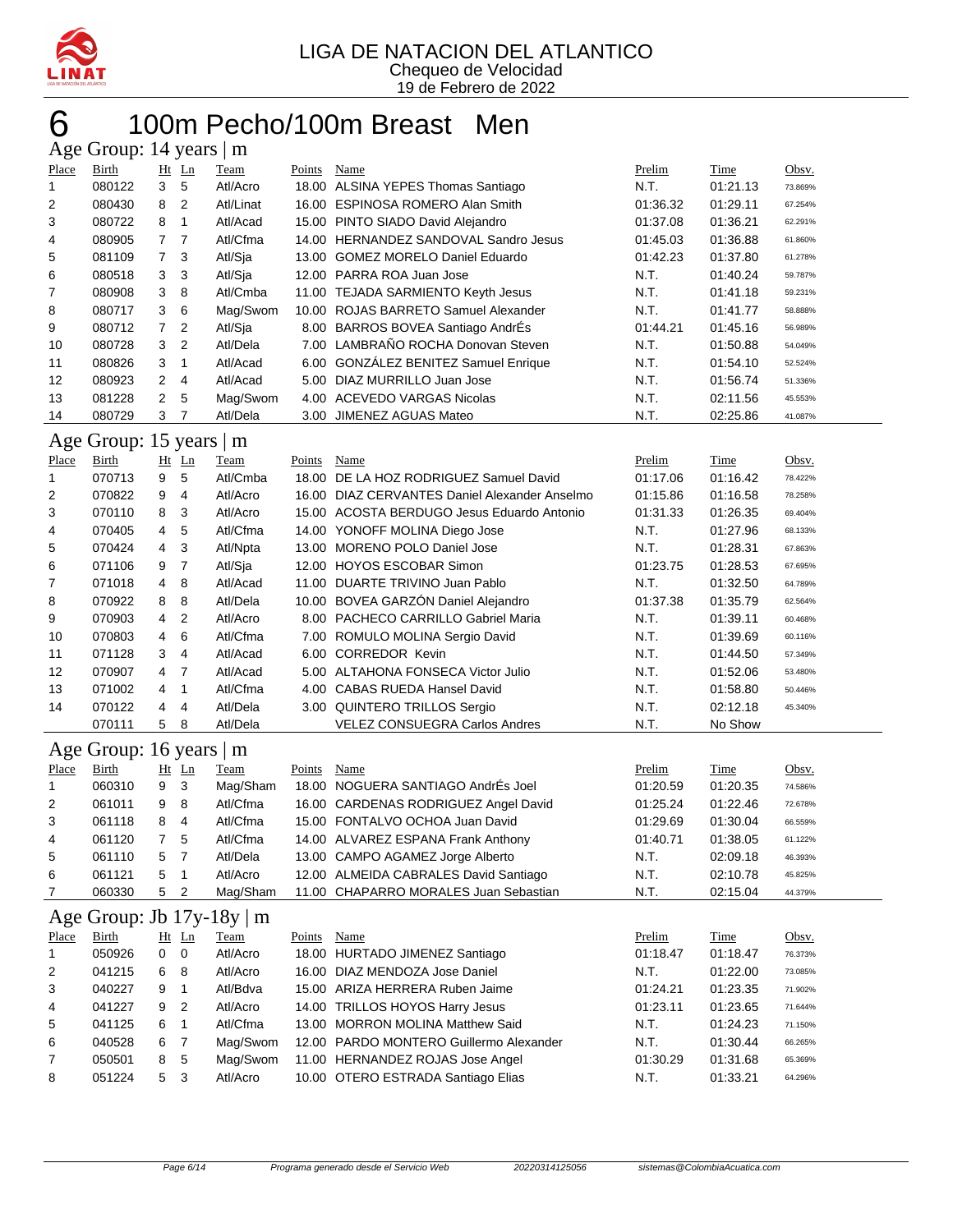

#### LIGA DE NATACION DEL ATLANTICO Chequeo de Velocidad

19 de Febrero de 2022

|       | Continuing Event: 6    |                |                         | 100m Pecho/100m Breast Age Group: JB 17Y-18Y   M |        |                                      |          |          |         |
|-------|------------------------|----------------|-------------------------|--------------------------------------------------|--------|--------------------------------------|----------|----------|---------|
| 9     | 051229                 | 5.             | -6                      | Atl/Acro                                         |        | 8.00 GARAVITO TANO Julio Cesar       | N.T.     | 01:33.25 | 64.268% |
| 10    | 051202                 | 5              | -5                      | Atl/Dela                                         |        | 7.00 FLORIAN ONORO Luis Angel        | N.T.     | 01:53.38 | 52.858% |
|       | 051019                 | 5              | 4                       | Atl/Cfma                                         |        | <b>ACEVEDO TOBON Francisco</b>       | N.T.     | No Show  |         |
|       | Age Group: Mayores   m |                |                         |                                                  |        |                                      |          |          |         |
| Place | Birth                  |                | Ht Ln                   | Team                                             | Points | Name                                 | Prelim   | Time     | Obsv.   |
|       | 970402                 | 7 <sub>1</sub> |                         | Atl/Dela                                         |        | 18.00 POLO PALACIO Juan Camilo       | N.T.     | 01:12.62 | 82.525% |
| 2     | 030303                 | 9              | - 6                     | Atl/Acro                                         |        | 16.00 VELEZ MOLINA Bryant Jose       | 01:20.93 | 01:16.10 | 78.752% |
| 3     | 001127                 | $\Omega$       | $\overline{\mathbf{0}}$ | Atl/Acad                                         |        | 15.00 HERRERA GARCÃ. Esteban Adolfo  | 01:24.23 | 01:24.23 | 71.150% |
| 4     | 030702                 | 8              | -6                      | Atl/Acad                                         |        | 14.00 ROPAIN PEDRAZA Juan Manuel     | 01:35.24 | 01:30.66 | 66.104% |
| 5     | 021126                 | 6              | 5                       | Ffaa/Enap                                        |        | 13.00 DE LAS SALAS DE LA ROSA Isaias | N.T.     | 01:31.01 | 65.850% |
| 6     | 030918                 | 6              | - 6                     | Atl/Acad                                         |        | 12.00 ARCE Elias                     | N.T.     | 01:31.68 | 65.369% |
| 7     | 031125                 | 6              | $\overline{2}$          | Ffaa/Enap                                        |        | 11.00 HIGGINS TRUJILLO Jesus David   | N.T.     | 01:32.53 | 64.768% |
| 8     | 991227                 | $7^{\circ}$    | 4                       | Atl/Cfma                                         |        | 10.00 DE LA HOZ GUERRERO Javier Jose | 01:38.47 | 01:41.22 | 59.208% |
| 9     | 020204                 | 6              | 4                       | Atl/Dela                                         |        | 8.00 MARTÍNEZ MEJÍA Jesus David      | N.T.     | 01:46.12 | 56.474% |
|       | 030515                 | 6              | 3                       | Atl/Acro                                         |        | GUTIERREZ URREGO Juan Jose           | N.T.     | No Show  |         |

## 50m Pecho/50m Breast Women

Age Group: 10 years | f

| Place          | Birth                   |                      | $Ht$ Ln        | Team     | Points | Name                                   | Prelim   | Time     | Obsv.   |
|----------------|-------------------------|----------------------|----------------|----------|--------|----------------------------------------|----------|----------|---------|
| 1              | 120426                  |                      | -3             | Atl/Acro | 18.00  | BARONA BRAVO Maria Camila              | N.T.     | 00:51.54 | 62.456% |
| 2              | 120628                  | $1 \quad 7$          |                | Atl/Npta |        | 16.00 MORALES RODRIGUEZ Keidys         | N.T.     | 01:00.36 | 53.330% |
| 3              | 121108                  | $1 \quad 1$          |                | Atl/Npta |        | 15.00 MEDINA ESCORCIA Camila Sofia     | 01:09.35 | 01:09.35 | 46.417% |
| 4              | 120615                  | $1\quad 2$           |                | Atl/Sja  | 14.00  | MARROQUIN ALDANA Camila                | N.T.     | 01:10.28 | 45.803% |
| 5              | 120509                  | 1                    | 6              | Atl/Dela |        | 13.00 LAMBRAÑO ROCHA Melanie Cristel   | N.T.     | 01:21.33 | 39.579% |
| 6              | 120419                  |                      | 5              | Atl/Dela |        | 12.00 RIPOLL SILVA Luz Angelica        | N.T.     | 01:28.63 | 36.320% |
|                | Age Group: 11 years   f |                      |                |          |        |                                        |          |          |         |
| Place          | Birth                   |                      | $Ht$ Ln        | Team     | Points | Name                                   | Prelim   | Time     | Obsv.   |
| 1              | 110408                  | $\mathbf{2}$         | - 8            | Atl/Acad | 18.00  | <b>SAENZ CAMARGO Andrea</b>            | N.T.     | 00:56.11 | 57.369% |
| $\overline{2}$ | 110510                  | 2                    | $\overline{4}$ | Atl/Cmba | 16.00  | <b>GARZON MUNOZ Mariana Sofia</b>      | 00:54.74 | 00:56.69 | 56.783% |
| 3              | 110326                  | 2                    | -1             | Atl/Dela |        | 15.00 RUEDA SIMONDS Valentina          | N.T.     | 00:57.25 | 56.227% |
| 4              | 110111                  | 2                    | - 6            | Atl/Acad |        | 14.00 FERRER DEL RIO María Camila      | N.T.     | 00:59.33 | 54.256% |
| 5              | 110225                  | $\mathcal{P}$        | 2              | Atl/Cfma |        | 13.00 JOYA FULANO Karol Juanita        | N.T.     | 01:01.13 | 52.658% |
| 6              | 111123                  | $\mathbf{2}^{\circ}$ | 5              | Atl/Cfma |        | 12.00 GONZALEZ MARTINEZ Thaliany Sofia | 01:07.42 | 01:01.35 | 52.469% |
| 7              | 110307                  | $2 \quad 3$          |                | Mag/Swom |        | 11.00 TUIRAN RESTREPO Isabella         | 01:12.40 | 01:02.06 | 51.869% |
| 8              | 110225                  | $\mathbf{2}$         | - 7            | Atl/Cfma |        | 10.00 JOYA FULANO Laura Sarita         | N.T.     | 01:02.12 | 51.819% |
| 9              | 111110                  |                      | 4              | Atl/Dela |        | 8.00 DURAN COGOLLO Angie Sofia         | N.T.     | 02:02.06 | 26.372% |

### 50m Pecho/50m Breast Men

#### Age Group: 11 years | m

| Place          | Birth  |                      | $Ht$ Ln        | Team     | Points | Name                                 | Prelim   | Time     | Obsv.   |
|----------------|--------|----------------------|----------------|----------|--------|--------------------------------------|----------|----------|---------|
| $\mathbf{1}$   | 110601 | $\mathbf{2}^{\circ}$ | $\overline{7}$ | Atl/Npta |        | 18.00 HERNANDEZ AGUIRRE Juan David   | N.T.     | 00:50.09 | 54.542% |
| 2              | 110211 | 3                    |                | Atl/Npta |        | 16.00 SANTOS SASTOQUE Sergio Andres  | 01:19.80 | 00:53.41 | 51.151% |
| 3              | 110624 | $\mathbf{2}$         |                | Atl/Acad |        | 15.00 PANTOJA OCHOA Oscar Alberto    | N.T.     | 01:00.86 | 44.890% |
| $\overline{4}$ | 110102 | $\overline{2}$       | - 6            | Mag/Sham |        | 14.00 FUENTES DE LA HOZ Diego Andres | 01:03.05 | 01:03.05 | 43.331% |
| 5              | 110711 |                      | -4             | Atl/Sja  |        | 13.00 BARRAZA Andres                 | N.T.     | 01:18.46 | 34.820% |
|                | 110708 | $\overline{2}$       | - 8            | Atl/Dela |        | BEDOYA BEDOYA Jeronimo               | N.T.     | No Show  |         |
|                | 111111 |                      | - 3            | Atl/Dela |        | ECHEVERRIA MESA Julian David         | N.T.     | No Show  |         |
|                | 110911 |                      | 5              | Atl/Acad |        | SALCEDO CASTRO Andres Felipe         | N.T.     | No Show  |         |
|                | 110401 | 2 <sub>2</sub>       |                | Atl/Sia  |        | <b>TORRES ARZUZA Daniel Elias</b>    | N.T.     | No Show  |         |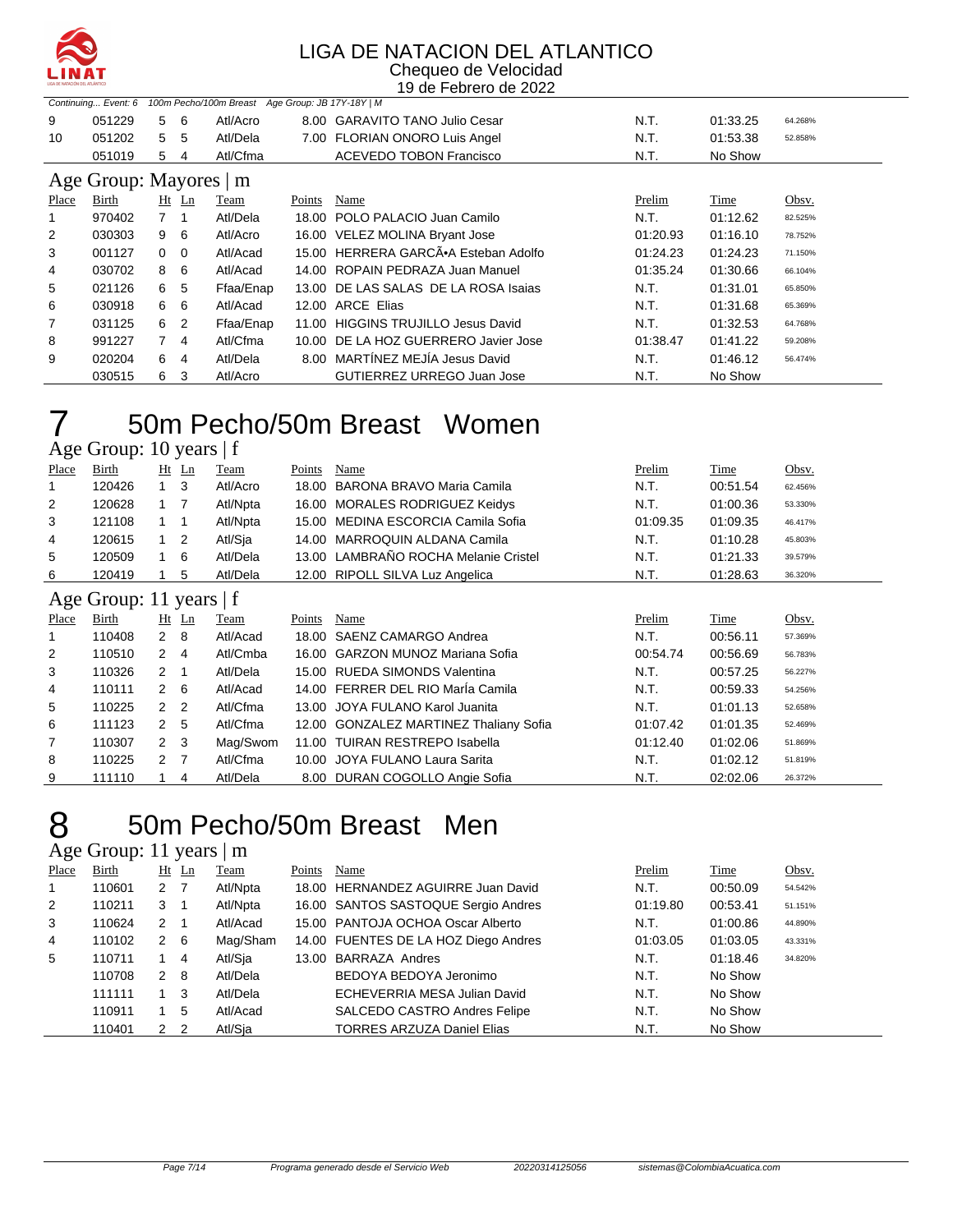

# 50m Pecho/50m Breast Men

|                | Age Group: 12 years   m |                |         |          |        |                                      |          |          |         |  |  |
|----------------|-------------------------|----------------|---------|----------|--------|--------------------------------------|----------|----------|---------|--|--|
| Place          | Birth                   |                | $Ht$ Ln | Team     | Points | Name                                 | Prelim   | Time     | Obsv.   |  |  |
|                | 100222                  | 3              | 4       | Atl/Dela |        | 18.00 CANTILLO CABARCAS Julian Samir | 00:45.50 | 00:44.63 | 61.214% |  |  |
| $\overline{2}$ | 101222                  | 3              | 5       | Atl/Acad |        | 16.00 LOPEZ VILLERO Jonas Daniel     | 00:56.26 | 00:52.59 | 51.949% |  |  |
| 3              | 100922                  | 3              | -3      | Atl/Npta |        | 15.00 LECHUGA ORTIZ David Alfonso    | 00:57.15 | 00:52.67 | 51.870% |  |  |
| 4              | 100701                  | 2              | 5       | Atl/Acad |        | 14.00 ARGUELLO TORRES Kevin          | N.T.     | 00:55.87 | 48.899% |  |  |
| 5              | 100604                  | $\mathbf{2}$   | 4       | Atl/Acro |        | 13.00 PEDROZA BLANCO Carlos Daniel   | N.T.     | 00:57.34 | 47.646% |  |  |
| 6              | 100310                  | 3              | - 6     | Atl/Npta |        | 12.00 ROPERO SUAREZ Samuel Eduardo   | 01:00.42 | 00:58.57 | 46.645% |  |  |
| $\overline{7}$ | 100422                  | 3              | -8      | Atl/Acad |        | 11.00 BARRIOS BAÑOS Elias Felipe     | N.T.     | 00:58.79 | 46.470% |  |  |
| 8              | 100106                  | 3              | -2      | Atl/Npta |        | 10.00 CAMARGO CASTELLAR Jhan Carlo   | 01:09.10 | 01:03.05 | 43.331% |  |  |
|                | 101203                  | 3              |         | Atl/Cfma |        | ALVAREZ FONTALVO Andres David        | 01:17.04 | No Show  |         |  |  |
|                | 101106                  | 2 <sub>3</sub> |         | Atl/Acad |        | PUENTES MAIDA Santiago               | N.T.     | No Show  |         |  |  |

# 100m Espalda/100m Back Women

|       | Age Group: 12 years   f        |                |                |           |        |                                      |          |                     |         |  |  |
|-------|--------------------------------|----------------|----------------|-----------|--------|--------------------------------------|----------|---------------------|---------|--|--|
| Place | <b>Birth</b>                   | Ht Ln          |                | Team      | Points | <b>Name</b>                          | Prelim   | Time                | Obsv.   |  |  |
| 1     | 100506                         | 0              | $\overline{0}$ | Atl/Acad  |        | 18.00 JARAMILLO TRUJILLO Sara        | N.T.     | 01:37.60            | 62.582% |  |  |
| 2     | 100408                         | 1              | 5              | Mag/Swom  |        | 16.00 PEREZ RESTREPO Valentina       | N.T.     | 01:44.51            | 58.444% |  |  |
| 3     | 100502                         | $\mathbf{1}$   | 3              | Atl/Acad  |        | 15.00 LOPEZ ACUÑA Sofia Isabella     | N.T.     | 01:55.62            | 52.828% |  |  |
| 4     | 100818                         | 1              | 6              | Atl/Linat |        | 14.00 TRESPALACIOS MOSCOTE Valentina | N.T.     | 01:58.00            | 51.763% |  |  |
|       | Age Group: 13 years   f        |                |                |           |        |                                      |          |                     |         |  |  |
| Place | Birth                          | Ht Ln          |                | Team      | Points | Name                                 | Prelim   | Time                | Obsv.   |  |  |
| 1     | 090615                         | $\mathbf{1}$   | 4              | Mag/Swom  | 18.00  | <b>HERRAN CALDERON Maria Jose</b>    | N.T.     | 02:04.10            | 49.218% |  |  |
|       | Age Group: 14 years   f        |                |                |           |        |                                      |          |                     |         |  |  |
| Place | Birth                          | $Ht$ Ln        |                | Team      | Points | Name                                 | Prelim   | Time                | Obsv.   |  |  |
| 1     | 080609                         | 3              | 5              | Atl/Cmba  |        | 18.00 BRITO RODRIGUEZ Mar•a Jose     | 01:26.55 | 01:29.05            | 68.591% |  |  |
| 2     | 080327                         | 2              | 6              | Atl/Linat |        | 16.00 ARIAS PELAEZ Jelena Sofia      | N.T.     | 01:30.59            | 67.425% |  |  |
| 3     | 080428                         | 2              | $\overline{2}$ | Atl/Acad  |        | 15.00 VIDES OJEDA MarÍa Jose         | N.T.     | 01:34.65            | 64.532% |  |  |
| 4     | 080129                         | 2              | 3              | Atl/Acro  |        | 14.00 LOCARNO MUTIS Nyx Akemi        | N.T.     | 01:35.57            | 63.911% |  |  |
| 5     | 080708                         | 3              | 3              | Atl/Cfma  |        | 13.00 SALAZAR GALLARDO Juliana       | 01:55.84 | 01:42.60            | 59.532% |  |  |
| 6     | 080814                         | $\overline{2}$ | 7              | Atl/Npta  |        | 12.00 MEDINA ESCORCIA Valeria Ester  | 01:43.92 | 01:43.92            | 58.776% |  |  |
| 7     | 081212                         | $\overline{2}$ | 8              | Atl/Dela  |        | 11.00 SERRANO QUIROZ Salome          | N.T.     | 01:47.54            | 56.797% |  |  |
| 8     | 081129                         | $\overline{2}$ |                | Atl/Acad  |        | 10.00 PICHON HERRERA Salome          | N.T.     | 01:58.02            | 51.754% |  |  |
|       | Age Group: 15 years   f        |                |                |           |        |                                      |          |                     |         |  |  |
| Place | Birth                          | Ht             | Ln             | Team      | Points | Name                                 | Prelim   | Time                | Obsv.   |  |  |
| 1     | 070103                         | 0              | 0              | Atl/Acro  |        | 18.00 HERRERA CHUNG Mey Lin          | 01:25.57 | 01:25.57            | 71.380% |  |  |
| 2     | 070112                         | 2              | 4              | Mag/Swom  |        | 16.00 ESTOR SOTO Jesica Alejandra    | N.T.     | 01:30.12            | 67.776% |  |  |
| 3     | 070912                         | 2              | 5              | Mag/Swom  |        | 15.00 FERREIRA VARGAS Isabela        | N.T.     | 01:45.25            | 58.033% |  |  |
| 4     | 070803                         | 3              | 6              | Atl/Cfma  |        | 14.00 ALFARO RENDON Laura Valentina  | 02:01.15 | 01:57.86            | 51.824% |  |  |
|       | Age Group: Jb $16y-17y \mid f$ |                |                |           |        |                                      |          |                     |         |  |  |
| Place | <b>Birth</b>                   | Ht Ln          |                | Team      | Points | Name                                 | Prelim   | Time                | Obsv.   |  |  |
| 1     | 050907                         | 0              | 0              | Atl/Acro  | 18.00  | <b>DIAZ CERVANTES Valeria</b>        | 01:23.53 | 01:24.29            | 72.464% |  |  |
| 2     | 050624                         | 0              | 0              | Atl/Acro  | 16.00  | MARQUEZ FORERO Camila Andrea         | 01:25.74 | 01:28.90            | 68.706% |  |  |
| 3     | 061203                         | 3              | 1              | Atl/Dela  |        | 15.00 SOLANO AMAYA MarÍa Paula       | N.T.     | 01:58.96            | 51.345% |  |  |
|       | 061220                         | 3              | 8              | Atl/Dela  |        | ALVEAR MARTÍNEZ Dafne Alessandra     | N.T.     | <b>Disqualified</b> | 50.500% |  |  |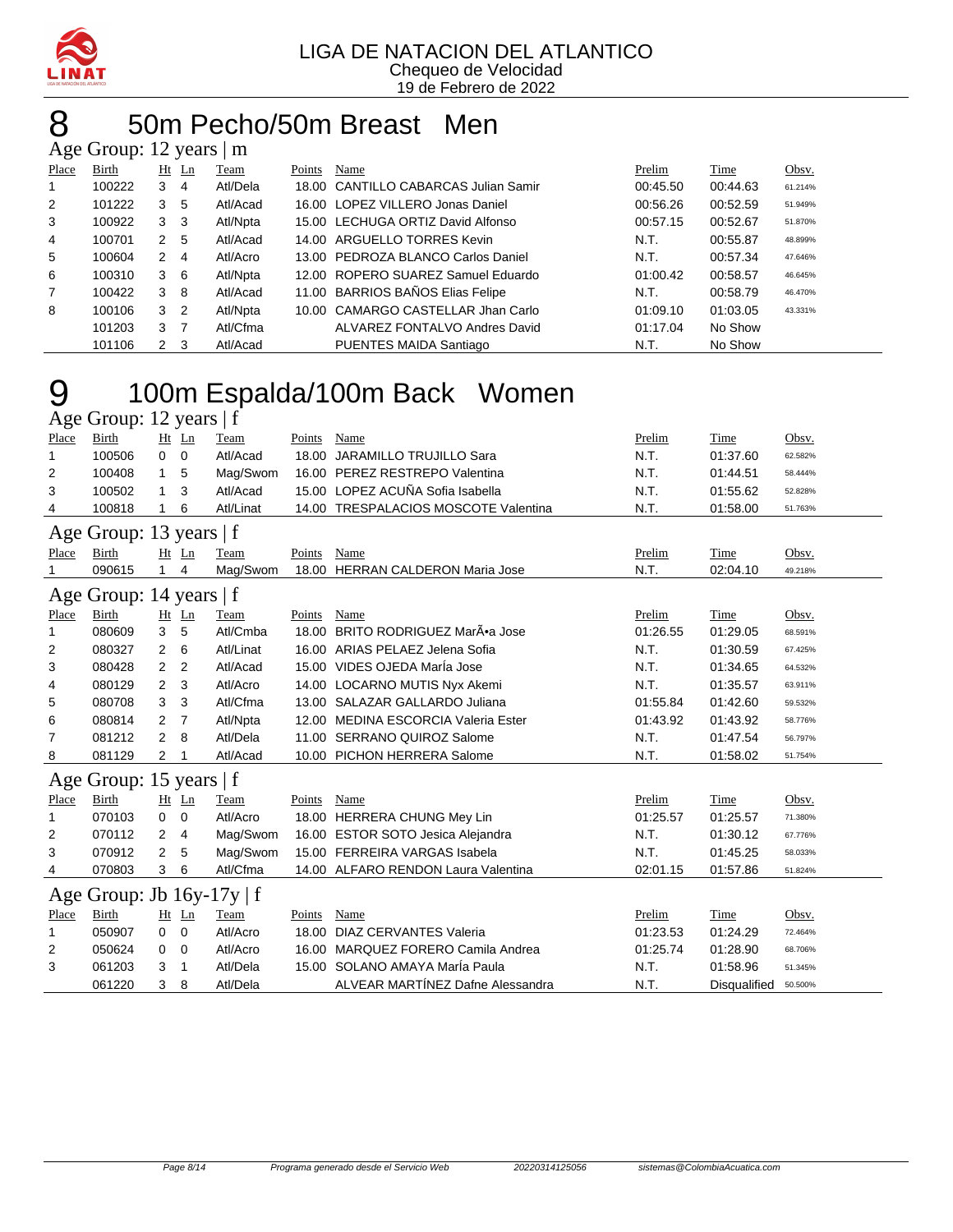

## 100m Espalda/100m Back Women

|       | Age Group: Mayores $ f $ |       |          |        |                                       |          |          |         |
|-------|--------------------------|-------|----------|--------|---------------------------------------|----------|----------|---------|
| Place | Birth                    | Ht Ln | Team     | Points | Name                                  | Prelim   | Time     | Obsv.   |
|       | 030612                   | 34    | Atl/Dela |        | 18.00 SISO SURMAY Gabriela Nazareth   | 01:14.55 | 01:19.49 | 76.840% |
| 2     | 030803                   | 3 Z   | Atl/Acad |        | 16.00 MORENO BABILONIA Juliana Andrea | N.T.     | 01:32.41 | 66.097% |
|       | 000512                   |       | Atl/Acad |        | <b>GARCIA RIPOLL Laura Vanessa</b>    | N.T      | No Show  |         |

### 10 100m Espalda/100m Back Men

Age Group: 13 years | m

| Place | Birth                   |                | $Ht$ Ln        | Team      | Points | Name                                          | Prelim   | Time     | Obsv.   |
|-------|-------------------------|----------------|----------------|-----------|--------|-----------------------------------------------|----------|----------|---------|
| 1     | 090206                  | 8              | 3              | Atl/Acro  |        | 18.00 CRUECHE TRESPALACIOS Omar Enrique Mao   | 01:24.72 | 01:23.40 | 65.803% |
| 2     | 090901                  | 2              | 1              | Atl/Cfma  |        | 16.00 ZAMORA DE LUIS Manuel Salvador          | N.T.     | 01:30.21 | 60.836% |
| 3     | 090302                  | 8              | 2              | Atl/Acro  |        | 15.00 LEWINNEK BARCASNEGRAS Michael           | 01:31.89 | 01:30.51 | 60.634% |
| 4     | 090715                  | 8              | $\overline{7}$ | Atl/Acro  |        | 14.00 GARCÍA JAIME Santiago                   | 01:38.21 | 01:37.58 | 56.241% |
| 5     | 090910                  | 2              | 8              | Mag/Sham  |        | 13.00 TOTENA PRECIADO Santiago                | N.T.     | 01:43.78 | 52.881% |
| 6     | 090103                  | $\overline{2}$ | 6              | Atl/Dela  |        | 12.00 SOLANO AMAYA Samuel Jose                | N.T.     | 01:54.47 | 47.943% |
| 7     | 090812                  | 2              | $\overline{7}$ | Atl/Acro  |        | 11.00 FORERO SUAREZ Esteban                   | N.T.     | 01:57.98 | 46.516% |
| 8     | 091113                  | 1              | 5              | Atl/Dela  |        | 10.00 ARIAS TORRES Matias David               | N.T.     | 02:04.66 | 44.024% |
| 9     | 091005                  | 1              | 4              | Atl/Dela  |        | 8.00 BEDOYA BEDOYA Andres Juan                | N.T.     | 02:05.31 | 43.795% |
| 10    | 091116                  | 1              | 3              | Atl/Sja   |        | 7.00 NIÑO SALAS Samuel Andres                 | N.T.     | 02:11.28 | 41.804% |
|       | 090113                  | $2^{\circ}$    | 2              | Atl/Dela  |        | <b>VEGA MENDOZA Julian Andres</b>             | N.T.     | No Show  |         |
|       | Age Group: 14 years   m |                |                |           |        |                                               |          |          |         |
| Place | Birth                   |                | $Ht$ Ln        | Team      | Points | Name                                          | Prelim   | Time     | Obsv.   |
| 1     | 080122                  | 9              | 4              | Atl/Acro  |        | 18.00 ALSINA YEPES Thomas Santiago            | 01:02.73 | 01:04.26 | 85.403% |
| 2     | 080430                  | 8              | 5              | Atl/Linat |        | 16.00 ESPINOSA ROMERO Alan Smith              | 01:22.27 | 01:17.84 | 70.504% |
| 3     | 080908                  | 8              | 6              | Atl/Cmba  |        | 15.00 TEJADA SARMIENTO Keyth Jesus            | 01:26.48 | 01:21.34 | 67.470% |
| 4     | 080518                  | 9              | $\overline{7}$ | Atl/Sja   |        | 14.00 PARRA ROA Juan Jose                     | 01:18.42 | 01:22.45 | 66.562% |
| 5     | 080717                  | 3              | 3              | Mag/Swom  |        | 13.00 ROJAS BARRETO Samuel Alexander          | N.T.     | 01:30.34 | 60.748% |
| 6     | 081109                  | $\overline{2}$ | 5              | Atl/Sja   |        | 12.00 GOMEZ MORELO Daniel Eduardo             | N.T.     | 01:33.70 | 58.570% |
| 7     | 080826                  | 3              | 1              | Atl/Acad  |        | 11.00 GONZÁLEZ BENITEZ Samuel Enrique         | N.T.     | 01:34.03 | 58.364% |
| 8     | 080905                  | 8              | 1              | Atl/Cfma  |        | 10.00 HERNANDEZ SANDOVAL Sandro Jesus         | 01:41.13 | 01:36.00 | 57.167% |
| 9     | 080712                  | 3              | 5              | Atl/Sja   |        | 8.00 BARROS BOVEA Santiago AndrÉs             | N.T.     | 01:48.30 | 50.674% |
| 10    | 080728                  | 3              | $\overline{2}$ | Atl/Dela  |        | 7.00 LAMBRAÑO ROCHA Donovan Steven            | N.T.     | 01:54.53 | 47.918% |
| 11    | 081228                  | $\overline{2}$ | 3              | Mag/Swom  |        | 6.00 ACEVEDO VARGAS Nicolas                   | N.T.     | 02:00.33 | 45.608% |
| 12    | 080923                  | 3              | 8              | Atl/Acad  | 5.00   | DIAZ MURRILLO Juan Jose                       | N.T.     | 02:11.62 | 41.696% |
| 13    | 080729                  | 3              | $\overline{7}$ | Atl/Dela  | 4.00   | JIMENEZ AGUAS Mateo                           | N.T.     | 02:12.44 | 41.438% |
| 14    | 081107                  | 2              | 4              | Atl/Sja   |        | 3.00 ROJANO RETAMOZO Diego Andres             | N.T.     | 02:41.75 | 33.929% |
|       | 080722                  | 3              | 6              | Atl/Acad  |        | PINTO SIADO David Alejandro                   | N.T.     | No Show  |         |
|       | Age Group: 15 years     |                |                | m         |        |                                               |          |          |         |
| Place | Birth                   |                | $Ht$ Ln        | Team      | Points | Name                                          | Prelim   | Time     | Obsv.   |
| 1     | 070713                  | 9              | 6              | Atl/Cmba  | 18.00  | DE LA HOZ RODRIGUEZ Samuel David              | 01:11.73 | 01:10.92 | 77.383% |
| 2     | 070822                  | 9              |                | Atl/Acro  |        | 16.00 DIAZ CERVANTES Daniel Alexander Anselmo | 01:19.06 | 01:15.21 | 72.969% |

| 2              | 070822 | 9 1         |             | Atl/Acro | 16.00 DIAZ CERVANTES Daniel Alexander Anselmo | 01:19.06 | 01:15.21 | 72.969% |
|----------------|--------|-------------|-------------|----------|-----------------------------------------------|----------|----------|---------|
| 3              | 070110 | 9           | - 8         | Atl/Acro | 15.00 ACOSTA BERDUGO Jesus Eduardo Antonio    | 01:19.59 | 01:18.36 | 70.036% |
| 4              | 070405 |             | 8 4         | Atl/Cfma | 14.00 YONOFF MOLINA Diego Jose                | 01:22.12 | 01:20.96 | 67.787% |
| 5              | 070424 |             | 4 5         | Atl/Npta | 13.00 MORENO POLO Daniel Jose                 | N.T.     | 01:27.34 | 62.835% |
| 6              | 070803 |             | $4 \quad 3$ | Atl/Cfma | 12.00 ROMULO MOLINA Sergio David              | N.T.     | 01:28.22 | 62.208% |
| $\overline{7}$ | 070903 |             | $4\quad 6$  | Atl/Acro | 11.00 PACHECO CARRILLO Gabriel Maria          | N.T.     | 01:32.53 | 59.310% |
| 8              | 071106 |             | 4 8         | Atl/Sja  | 10.00 HOYOS ESCOBAR Simon                     | N.T.     | 01:33.39 | 58.764% |
| 9              | 071128 |             | $3 \quad 4$ | Atl/Acad | 8.00 CORREDOR Kevin                           | N.T.     | 01:43.06 | 53.251% |
| 10             | 070922 |             | 4 7         | Atl/Dela | 7.00 BOVEA GARZÓN Daniel Alejandro            | N.T.     | 01:46.65 | 51.458% |
| 11             | 071002 | $4 \quad 1$ |             | Atl/Cfma | 6.00 CABAS RUEDA Hansel David                 | N.T.     | 01:50.76 | 49.549% |
| 12             | 070907 |             | $4\quad 2$  | Atl/Acad | 5.00 ALTAHONA FONSECA Victor Julio            | N.T.     | 01:53.11 | 48.519% |
|                |        |             |             |          |                                               |          |          |         |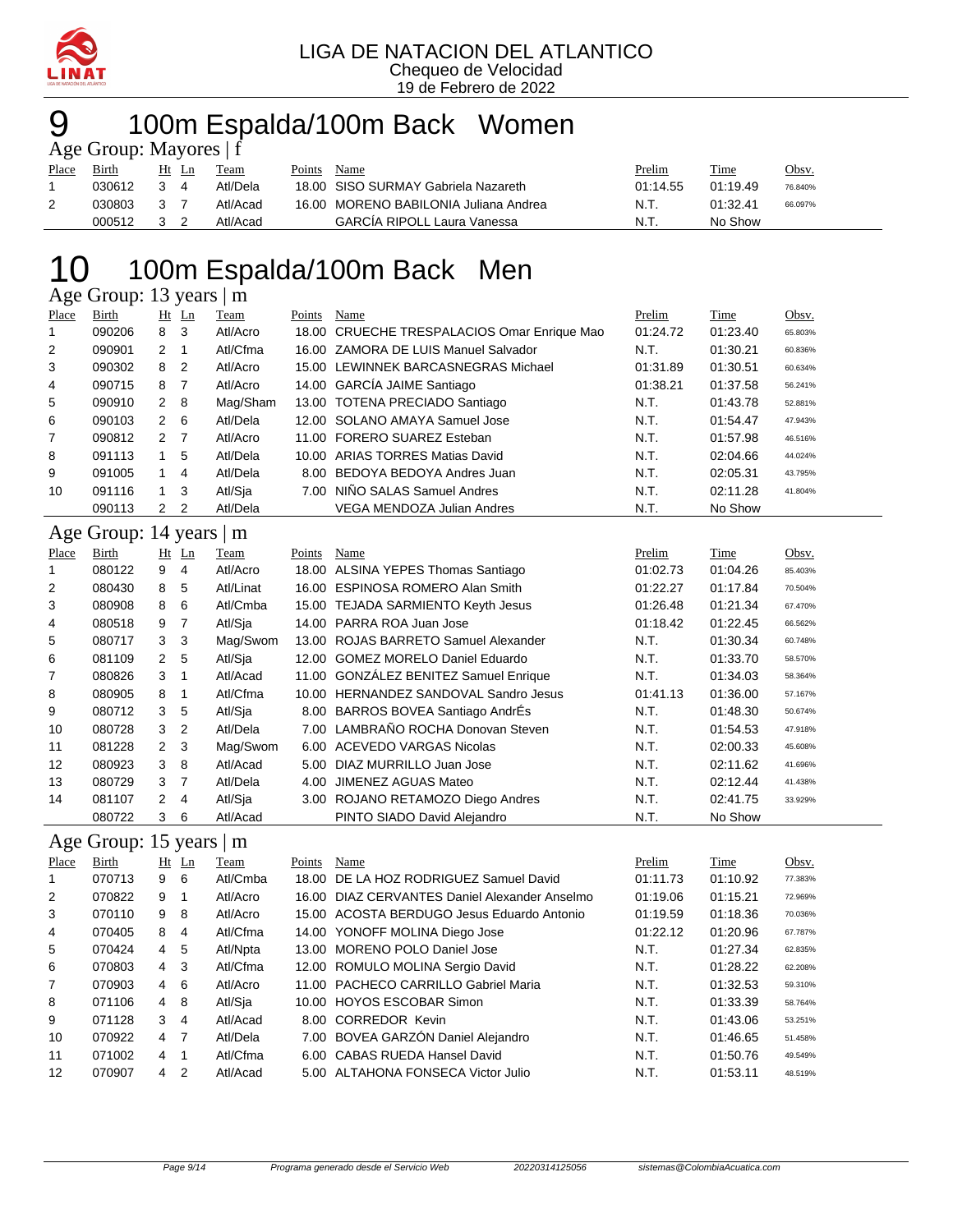

#### LIGA DE NATACION DEL ATLANTICO Chequeo de Velocidad

19 de Febrero de 2022

|       |                         |                |                | Continuing Event: 10 100m Espalda/100m Back Age Group: 15 YEARS   M |             |                                         |          |          |         |
|-------|-------------------------|----------------|----------------|---------------------------------------------------------------------|-------------|-----------------------------------------|----------|----------|---------|
| 13    | 070122                  | 4              | 4              | Atl/Dela                                                            |             | 4.00 QUINTERO TRILLOS Sergio            | N.T.     | 02:07.69 | 42.979% |
|       | 070111                  | 5              | 8              | Atl/Dela                                                            |             | <b>VELEZ CONSUEGRA Carlos Andres</b>    | N.T.     | No Show  |         |
|       | Age Group: 16 years   m |                |                |                                                                     |             |                                         |          |          |         |
| Place | Birth                   |                | Ht Ln          | Team                                                                | Points      | Name                                    | Prelim   | Time     | Obsv.   |
| 1     | 061010                  | 0              | $\mathbf 0$    | Atl/Npta                                                            |             | 18.00 JAIMES MOLANO Samuel Augusto      | 01:10.00 | 01:10.00 | 78.400% |
| 2     | 060207                  | 5              | $\overline{4}$ | Mag/Swom                                                            |             | 16.00 GALVIS GONZÁLEZ Carlos Ernesto    | N.T.     | 01:13.76 | 74.403% |
| 3     | 060916                  | 0              | $\mathbf 0$    | Atl/Cmba                                                            |             | 15.00 GALAN BALCAZAR Juan David         | 01:12.56 | 01:15.66 | 72.535% |
| 4     | 060310                  | 5              | 5              | Mag/Sham                                                            |             | 14.00 NOGUERA SANTIAGO AndrÉs Joel      | N.T.     | 01:19.41 | 69.110% |
| 5     | 061011                  | 5              | 3              | Atl/Cfma                                                            |             | 13.00 CARDENAS RODRIGUEZ Angel David    | N.T.     | 01:22.32 | 66.667% |
| 6     | 061118                  | 5              | $\overline{2}$ | Atl/Cfma                                                            |             | 12.00 FONTALVO OCHOA Juan David         | N.T.     | 01:26.93 | 63.131% |
| 7     | 061120                  | 5              | $\overline{7}$ | Atl/Cfma                                                            |             | 11.00 ALVAREZ ESPANA Frank Anthony      | N.T.     | 01:40.38 | 54.672% |
| 8     | 061110                  | 5              | 6              | Atl/Dela                                                            |             | 10.00 CAMPO AGAMEZ Jorge Alberto        | N.T.     | 02:09.42 | 42.405% |
| 9     | 061121                  | 5              | $\mathbf{1}$   | Atl/Acro                                                            |             | 8.00 ALMEIDA CABRALES David Santiago    | N.T.     | 02:21.84 | 38.691% |
|       |                         |                |                | Age Group: Jb 17y-18y   m                                           |             |                                         |          |          |         |
| Place | <b>Birth</b>            |                | Ht Ln          | Team                                                                | Points Name |                                         | Prelim   | Time     | Obsv.   |
| 1     | 041215                  | 6              | $\overline{4}$ | Atl/Acro                                                            |             | 18.00 DIAZ MENDOZA Jose Daniel          | N.T.     | 01:10.88 | 77.427% |
| 2     | 041125                  | 9              | 2              | Atl/Cfma                                                            |             | 16.00 MORRON MOLINA Matthew Said        | 01:14.69 | 01:12.11 | 76.106% |
| 3     | 041020                  | $\overline{7}$ | 8              | Atl/Dela                                                            |             | 15.00 OBREGON OLMOS Daniel Jose         | N.T.     | 01:17.67 | 70.658% |
| 4     | 051224                  | 6              | 1              | Atl/Acro                                                            |             | 14.00 OTERO ESTRADA Santiago Elias      | N.T.     | 01:20.07 | 68.540% |
| 5     | 040528                  | 7              | $\mathbf{1}$   | Mag/Swom                                                            |             | 13.00 PARDO MONTERO Guillermo Alexander | N.T.     | 01:21.28 | 67.520% |
| 6     | 041227                  | 6              | 5              | Atl/Acro                                                            |             | 12.00 TRILLOS HOYOS Harry Jesus         | N.T.     | 01:28.31 | 62.145% |
| 7     | 050501                  | 6              | 3              | Mag/Swom                                                            |             | 11.00 HERNANDEZ ROJAS Jose Angel        | N.T.     | 01:30.47 | 60.661% |
| 8     | 051229                  | 6              | 8              | Atl/Acro                                                            |             | 10.00 GARAVITO TANO Julio Cesar         | N.T.     | 01:44.16 | 52.688% |
| 9     | 051202                  | 6              | $\overline{7}$ | Atl/Dela                                                            |             | 8.00 FLORIAN ONORO Luis Angel           | N.T.     | 01:57.63 | 46.655% |
| 10    | 051110                  | 6              | 2              | Atl/Dela                                                            |             | 7.00 MARTINEZ TORRES Edwin David        | N.T.     | 02:10.83 | 41.948% |
|       | 051019                  | 6              | 6              | Atl/Cfma                                                            |             | <b>ACEVEDO TOBON Francisco</b>          | N.T.     | No Show  |         |
|       | Age Group: Mayores   m  |                |                |                                                                     |             |                                         |          |          |         |
| Place | Birth                   |                | $Ht$ Ln        | Team                                                                | Points      | Name                                    | Prelim   | Time     | Obsv.   |
| 1     | 010113                  | $\overline{7}$ | 3              | Ffaa/Enap                                                           |             | 18.00 BEJARANO GONZÃ.LEZ Neider Alfonso | N.T.     | 01:05.15 | 84.236% |
| 2     | 030303                  | 9              | 5              | Atl/Acro                                                            |             | 16.00 VELEZ MOLINA Bryant Jose          | 01:08.68 | 01:10.14 | 78.244% |
| 3     | 860305                  | 8              | 8              | Atl/Dela                                                            |             | 15.00 GOMEZ DEL VALLE Rafael Enrique    | N.T.     | 01:11.63 | 76.616% |
| 4     | 970402                  | $\overline{7}$ | $\overline{4}$ | Atl/Dela                                                            |             | 14.00 POLO PALACIO Juan Camilo          | N.T.     | 01:12.02 | 76.201% |
| 5     | 030719                  | 7              | $\overline{2}$ | Ffaa/Enap                                                           |             | 13.00 BAUTISTA VARGAS Alejandro         | N.T.     | 01:17.39 | 70.914% |
| 6     | 020204                  | $\overline{7}$ | 6              | Atl/Dela                                                            |             | 12.00 MARTÍNEZ MEJÍA Jesus David        | N.T.     | 01:28.96 | 61.691% |
| 7     | 030918                  | $\overline{7}$ | $\overline{7}$ | Atl/Acad                                                            |             | 11.00 ARCE Elias                        | N.T.     | 01:32.06 | 59.613% |
| 8     | 991227                  | 7              | 5              | Atl/Cfma                                                            |             | 10.00 DE LA HOZ GUERRERO Javier Jose    | N.T.     | 01:46.09 | 51.730% |
|       | 030515                  | 9              | 3              | Atl/Acro                                                            |             | GUTIERREZ URREGO Juan Jose              | 01:08.73 | No Show  |         |
|       | 001127                  | $\Omega$       | $\Omega$       | Atl/Acad                                                            |             | HERRERA GARCA.A Esteban Adolfo          | N.T.     | No Show  |         |

## 11 50m Espalda/50m Back Women

Age Group: 10 years | f

| Place          | Birth  |                | Ht Ln          | Team     | Points | Name                                    | Prelim   | Time     | Obsv.   |
|----------------|--------|----------------|----------------|----------|--------|-----------------------------------------|----------|----------|---------|
| 1              | 120426 | 2 <sub>2</sub> |                | Atl/Acro |        | 18.00 BARONA BRAVO Maria Camila         | N.T.     | 00:46.14 | 60.923% |
| 2              | 120615 | 3 <sub>3</sub> |                | Atl/Sja  |        | 16.00 MARROQUIN ALDANA Camila           | 00:56.29 | 00:56.79 | 49.498% |
| 3              | 120628 |                | $\overline{4}$ | Atl/Npta |        | 15.00 MORALES RODRIGUEZ Keidys          | N.T.     | 00:57.93 | 48.524% |
| 4              | 121108 |                | -5             | Atl/Npta |        | 14.00 MEDINA ESCORCIA Camila Sofia      | 01:01.63 | 01:01.63 | 45.611% |
| 5              | 120509 | 2 7            |                | Atl/Dela |        | 13.00 LAMBRAÑO ROCHA Melanie Cristel    | N.T.     | 01:10.38 | 39.940% |
| 6              | 120328 | 2 <sub>3</sub> |                | Atl/Dela |        | 12.00 BORJA ATENCIO Esmeralda Valentina | N.T.     | 01:15.33 | 37.316% |
| $\overline{7}$ | 120419 | $2 \quad 6$    |                | Atl/Dela |        | 11.00 RIPOLL SILVA Luz Angelica         | N.T.     | 01:20.03 | 35.124% |
|                | 121120 |                | 3              | Atl/Dela |        | <b>VEGA MENDOZA Norela</b>              | N.T.     | No Show  |         |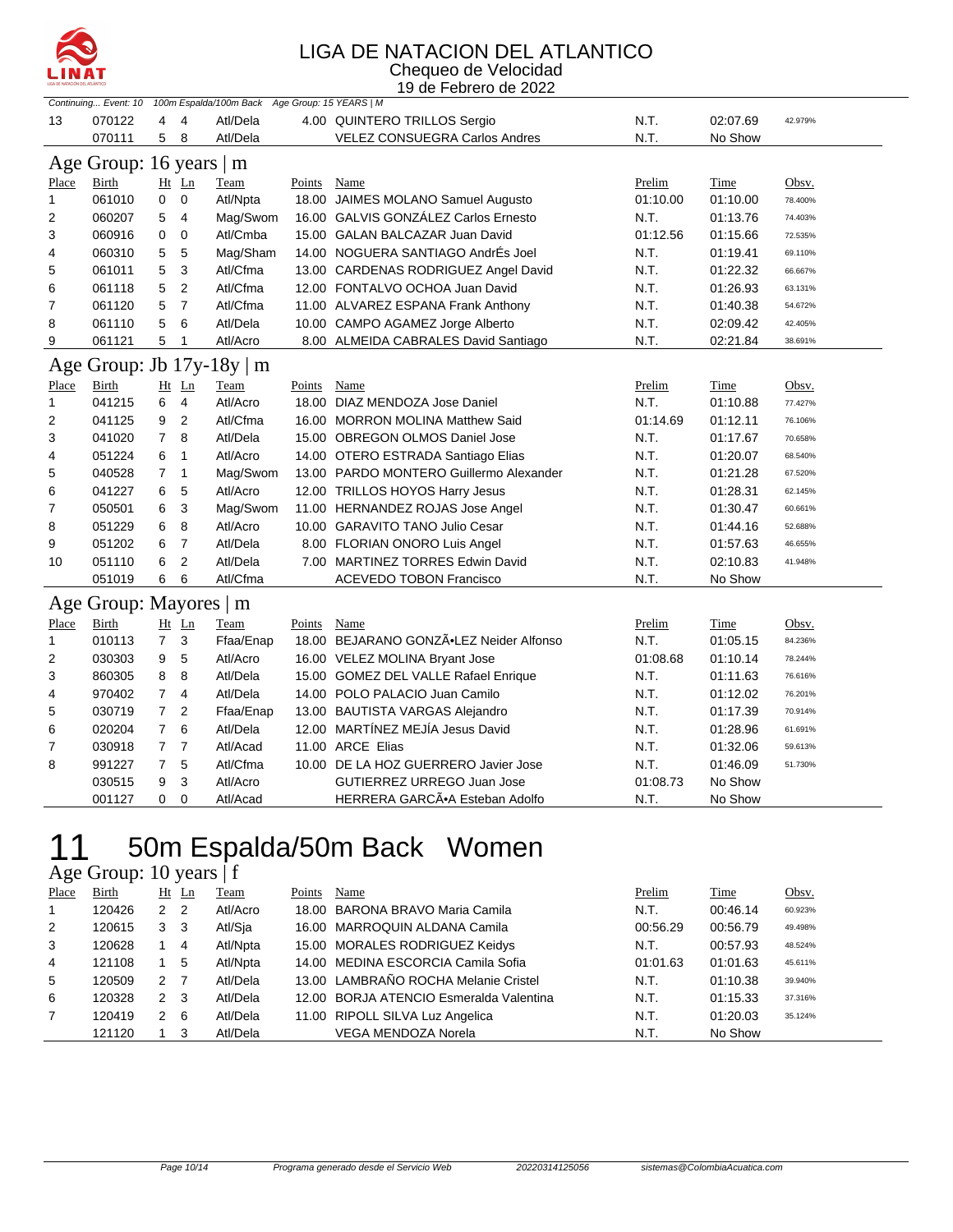

## 50m Espalda/50m Back Women

| Age Group: 11 years $ f $ |              |                |                |          |        |                                        |          |             |         |  |  |  |  |
|---------------------------|--------------|----------------|----------------|----------|--------|----------------------------------------|----------|-------------|---------|--|--|--|--|
| Place                     | <b>Birth</b> |                | $Ht$ Ln        | Team     | Points | Name                                   | Prelim   | <b>Time</b> | Obsv.   |  |  |  |  |
|                           | 110510       | 3              | - 5            | Atl/Cmba |        | 18.00 GARZON MUNOZ Mariana Sofia       | 00:48.47 | 00:49.06    | 57.297% |  |  |  |  |
| 2                         | 110111       | 3              | $\overline{7}$ | Atl/Acad |        | 16.00 FERRER DEL RIO María Camila      | N.T.     | 00:50.83    | 55.302% |  |  |  |  |
| 3                         | 110326       | 3              | $\overline{4}$ | Atl/Dela |        | 15.00 RUEDA SIMONDS Valentina          | 00:47.22 | 00:51.13    | 54.978% |  |  |  |  |
| 4                         | 110408       | 2 4            |                | Atl/Acad |        | 14.00 SAENZ CAMARGO Andrea             | N.T.     | 00:54.12    | 51.940% |  |  |  |  |
| 5                         | 111123       | 3              | - 6            | Atl/Cfma |        | 13.00 GONZALEZ MARTINEZ Thaliany Sofia | 00:56.81 | 00:56.53    | 49.726% |  |  |  |  |
| 6                         | 110307       | 3 <sub>2</sub> |                | Mag/Swom |        | 12.00 TUIRAN RESTREPO Isabella         | 00:58.13 | 00:56.73    | 49.551% |  |  |  |  |
| 7                         | 110225       | 3              | - 1            | Atl/Cfma |        | 11.00 JOYA FULANO Laura Sarita         | N.T.     | 00:59.90    | 46.928% |  |  |  |  |
| 8                         | 110225       | 3              | - 8            | Atl/Cfma |        | 10.00 JOYA FULANO Karol Juanita        | N.T.     | 01:10.83    | 39.687% |  |  |  |  |
| 9                         | 111110       | 2              | -5             | Atl/Dela |        | 8.00 DURAN COGOLLO Angie Sofia         | N.T.     | 01:13.27    | 38.365% |  |  |  |  |

#### 50m Espalda/50m Back Men Age Group: 11 years | m

Place Birth Ht Ln Team Points Name Prelim Time Obsv. 110601 1 4 Atl/Npta 18.00 HERNANDEZ AGUIRRE Juan David N.T. 00:45.63 56.345% 110211 3 6 Atl/Npta 16.00 SANTOS SASTOQUE Sergio Andres 00:47.99 00:48.46 53.054% 110102 2 1 Mag/Sham 15.00 FUENTES DE LA HOZ Diego Andres 00:51.89 00:51.89 49.547% 111111 1 7 Atl/Dela 14.00 ECHEVERRIA MESA Julian David N.T. 01:01.51 41.798% 110711 1 6 Atl/Sja BARRAZA Andres N.T. No Show 1 3 Atl/Dela BEDOYA BEDOYA Jeronimo N.T. No Show 110405 2 8 Atl/Dela GOMEZ LOPEZ Jesus David N.T. No Show 1 5 Atl/Acad PANTOJA OCHOA Oscar Alberto N.T. No Show 1 2 Atl/Acad SALCEDO CASTRO Andres Felipe N.T. No Show 3 7 Atl/Sja TORRES ARZUZA Daniel Elias 00:52.46 No Show Age Group: 12 years | m Place Birth Ht Ln Team Points Name Prelim Time Obsv. 100604 3 4 Atl/Acro 18.00 PEDROZA BLANCO Carlos Daniel 00:41.19 00:39.25 65.503% 100922 3 5 Atl/Npta 16.00 LECHUGA ORTIZ David Alfonso 00:45.31 00:42.25 60.852% 100310 3 3 Atl/Npta 15.00 ROPERO SUAREZ Samuel Eduardo 00:47.08 00:46.07 55.806% 100101 2 5 Atl/Npta 14.00 CABRERA ESCOBAR Arath Oliverio N.T. 00:49.94 51.482% 101222 2 7 Atl/Acad 13.00 LOPEZ VILLERO Jonas Daniel N.T. 00:49.99 51.430% 100804 3 1 Atl/Npta 12.00 GALVIS RUIDIAZ Eider Josue 00:53.94 00:52.12 49.328% 100701 2 6 Atl/Acad 11.00 ARGUELLO TORRES Kevin N.T. 00:52.44 49.027% 100222 3 2 Atl/Dela 10.00 CANTILLO CABARCAS Julian Samir 00:49.27 00:52.54 48.934% 100106 3 8 Atl/Npta 8.00 CAMARGO CASTELLAR Jhan Carlo 00:55.41 00:57.60 44.635% 100422 2 3 Atl/Acad 7.00 BARRIOS BAÑOS Elias Felipe N.T. 00:59.17 43.451% 2 4 Atl/Cfma ALVAREZ FONTALVO Andres David 01:16.95 No Show 101106 2 2 Atl/Acad PUENTES MAIDA Santiago N.T. No Show

### 100m Mariposa/100m Fly Women

Age Group: 12 years | f

| Place | __<br>31rth | Ht<br>- | eam       | $\sim$<br>oints'<br>Name      | Prelim   | m.<br>l'ime   | $\gamma$ hsv    |
|-------|-------------|---------|-----------|-------------------------------|----------|---------------|-----------------|
|       | 00408       |         | $M\cap r$ | 18.00<br>۰.<br>DГ<br>alentina | NL.<br>. | n c<br>-<br>. | $3.022^{\circ}$ |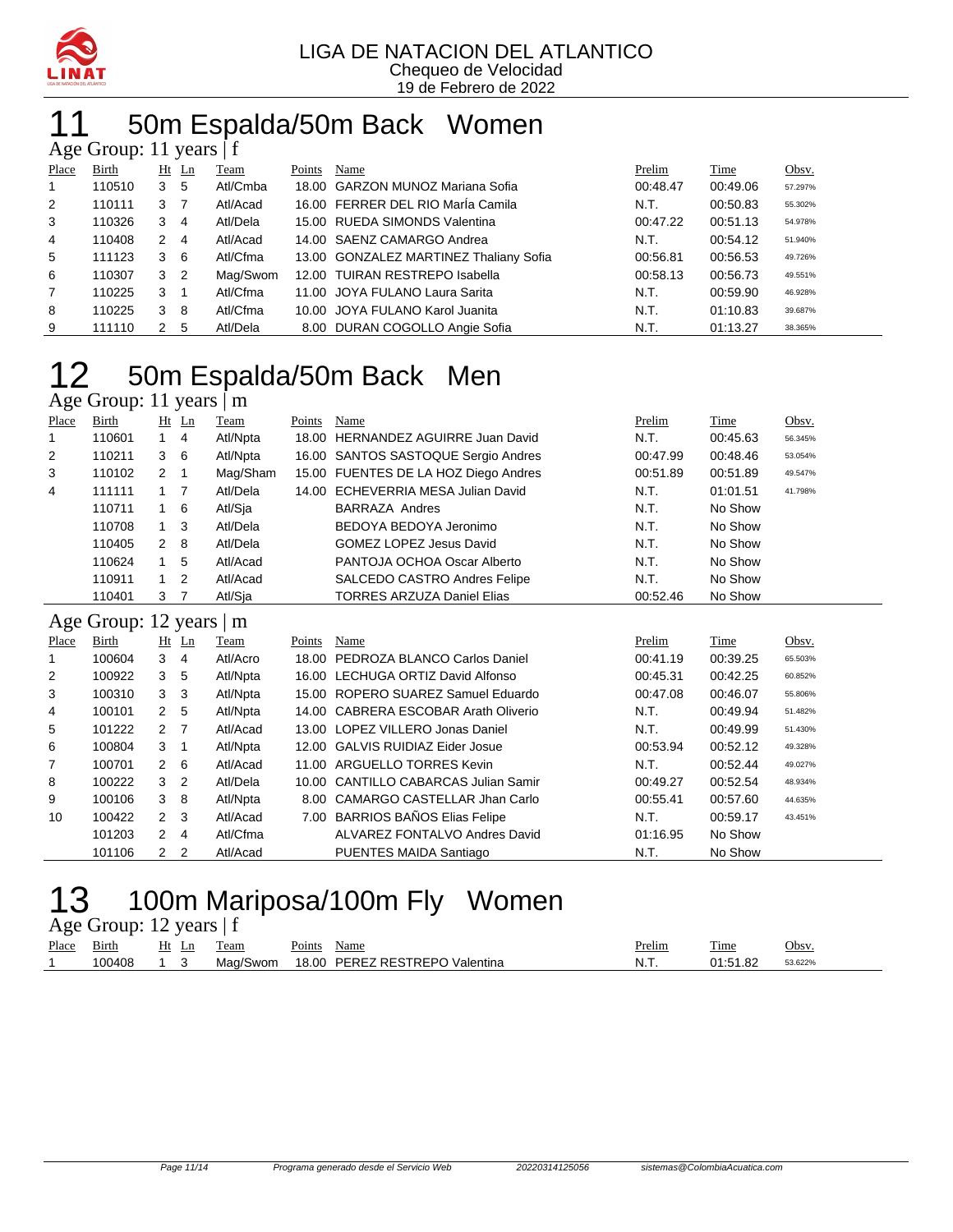

## 13 100m Mariposa/100m Fly Women

| Age Group: 14 years $ f $ |                        |                |                |           |        |                                     |          |          |         |  |  |  |  |
|---------------------------|------------------------|----------------|----------------|-----------|--------|-------------------------------------|----------|----------|---------|--|--|--|--|
| Place                     | Birth                  |                | $Ht$ Ln        | Team      | Points | Name                                | Prelim   | Time     | Obsv.   |  |  |  |  |
|                           | 080609                 | $2\quad 6$     |                | Atl/Cmba  | 18.00  | BRITO RODRIGUEZ MarÃ.a Jose         | 01:27.59 | 01:33.55 | 64.094% |  |  |  |  |
| 2                         | 080327                 |                | $1\quad5$      | Atl/Linat | 16.00  | ARIAS PELAEZ Jelena Sofia           | N.T.     | 01:38.53 | 60.855% |  |  |  |  |
| 3                         | 080708                 | $\overline{2}$ | $\overline{2}$ | Atl/Cfma  | 15.00  | SALAZAR GALLARDO Juliana            | 01:48.86 | 01:44.33 | 57.471% |  |  |  |  |
| 4                         | 080129                 |                | 4              | Atl/Acro  |        | 14.00 LOCARNO MUTIS Nyx Akemi       | N.T.     | 01:45.81 | 56.668% |  |  |  |  |
| Age Group: 15 years $ f $ |                        |                |                |           |        |                                     |          |          |         |  |  |  |  |
| Place                     | Birth                  |                | $Ht$ Ln        | Team      | Points | Name                                | Prelim   | Time     | Obsv.   |  |  |  |  |
|                           | 070912                 | 2 8            |                | Mag/Swom  | 18.00  | FERREIRA VARGAS Isabela             | N.T.     | 01:42.76 | 58.350% |  |  |  |  |
| 2                         | 070803                 | 2              |                | Atl/Cfma  | 16.00  | ALFARO RENDON Laura Valentina       | N.T.     | 02:09.28 | 46.380% |  |  |  |  |
|                           | 070112                 | 2              |                | Mag/Swom  |        | <b>ESTOR SOTO Jesica Alejandra</b>  | N.T.     | No Show  |         |  |  |  |  |
|                           | Age Group: Mayores   f |                |                |           |        |                                     |          |          |         |  |  |  |  |
| Place                     | Birth                  |                | $Ht$ Ln        | Team      | Points | Name                                | Prelim   | Time     | Obsv.   |  |  |  |  |
|                           | 000512                 | $\mathbf{2}$   | 5              | Atl/Acad  | 18.00  | <b>GARCIA RIPOLL Laura Vanessa</b>  | 01:13.34 | 01:13.98 | 81.049% |  |  |  |  |
| 2                         | 020303                 | $\mathbf{2}$   | 4              | Ffaa/Enap | 16.00  | REINOSO BOHORQUEZ Valentina         | 01:11.77 | 01:14.17 | 80.841% |  |  |  |  |
| 3                         | 030612                 | $\overline{2}$ | -3             | Atl/Dela  |        | 15.00 SISO SURMAY Gabriela Nazareth | 01:20.91 | 01:27.93 | 68.191% |  |  |  |  |

# 14 100m Mariposa/100m Fly Men

#### Age Group: 13 years | m

|       | $\frac{1}{2}$ |     |         |             |        |                                             |               |          |         |
|-------|---------------|-----|---------|-------------|--------|---------------------------------------------|---------------|----------|---------|
| Place | <b>Birth</b>  |     | $Ht$ Ln | <b>Team</b> | Points | Name                                        | <b>Prelim</b> | Time     | Obsv.   |
|       | 090206        | 6   | - 3     | Atl/Acro    |        | 18.00 CRUECHE TRESPALACIOS Omar Enrique Mao | 01:21.35      | 01:20.55 | 65.736% |
| 2     | 090302        | 2 2 |         | Atl/Acro    |        | 16.00 LEWINNEK BARCASNEGRAS Michael         | N.T.          | 01:32.13 | 57.473% |
| 3     | 090715        | 2   |         | Atl/Acro    |        | 15.00 GARCÍA JAIME Santiago                 | N.T.          | 01:43.30 | 51.258% |
| 4     | 090901        |     | -4      | Atl/Cfma    |        | 14.00 ZAMORA DE LUIS Manuel Salvador        | N.T.          | 01:45.77 | 50.061% |
| 5     | 090910        | 1 3 |         | Mag/Sham    |        | 13.00 TOTENA PRECIADO Santiago              | 01:52.84      | 01:52.84 | 46.925% |
| 6     | 090909        |     | -5      | Atl/Acad    |        | 12.00 DE LA PAVA ALVAREZ Simon              | N.T.          | 02:23.48 | 36.904% |
|       |               |     |         |             |        |                                             |               |          |         |

#### Age Group: 14 years | m

| Place          | <b>Birth</b> | Ht | $\mathbf{L}$ n | <u>Team</u> | Points | Name                                  | Prelim   | <b>Time</b> | Obsv.   |
|----------------|--------------|----|----------------|-------------|--------|---------------------------------------|----------|-------------|---------|
| -1             | 080122       |    | -2             | Atl/Acro    |        | 18.00 ALSINA YEPES Thomas Santiago    | 01:07.96 | 01:06.43    | 79.708% |
| 2              | 080518       | 2  | 4              | Atl/Sja     |        | 16.00 PARRA ROA Juan Jose             | N.T.     | 01:22.10    | 64.495% |
| 3              | 080908       | 6  |                | Atl/Cmba    |        | 15.00 TEJADA SARMIENTO Keyth Jesus    | 01:30.65 | 01:25.39    | 62.010% |
| 4              | 080430       | 3  | 8              | Atl/Linat   |        | 14.00 ESPINOSA ROMERO Alan Smith      | N.T.     | 01:29.76    | 58.991% |
| 5              | 081109       | 2  | - 6            | Atl/Sja     |        | 13.00 GOMEZ MORELO Daniel Eduardo     | N.T.     | 01:33.42    | 56.680% |
| 6              | 080905       | 2  | - 3            | Atl/Cfma    |        | 12.00 HERNANDEZ SANDOVAL Sandro Jesus | N.T.     | 01:38.27    | 53.882% |
| $\overline{7}$ | 080717       | 2  | -5             | Mag/Swom    |        | 11.00 ROJAS BARRETO Samuel Alexander  | N.T.     | 01:40.72    | 52.571% |
| 8              | 080712       | 6  | 8              | Atl/Sia     |        | 10.00 BARROS BOVEA Santiago AndrÉs    | 01:43.24 | 01:45.60    | 50.142% |

#### Age Group: 15 years | m

|       | $\frac{1}{2}$<br>--- |                |                |          |        |                                               |          |          |         |  |  |  |  |  |
|-------|----------------------|----------------|----------------|----------|--------|-----------------------------------------------|----------|----------|---------|--|--|--|--|--|
| Place | Birth                |                | $Ht$ Ln        | Team     | Points | Name                                          | Prelim   | Time     | Obsv.   |  |  |  |  |  |
| -1    | 070822               | 3 3            |                | Atl/Acro |        | 18.00 DIAZ CERVANTES Daniel Alexander Anselmo | N.T.     | 01:12.42 | 73.115% |  |  |  |  |  |
| 2     | 070713               |                | 8              | Atl/Cmba |        | 16.00 DE LA HOZ RODRIGUEZ Samuel David        | 01:12.99 | 01:12.96 | 72.574% |  |  |  |  |  |
| 3     | 070110               | 6              | 4              | Atl/Acro |        | 15.00 ACOSTA BERDUGO Jesus Eduardo Antonio    | 01:15.64 | 01:14.61 | 70.969% |  |  |  |  |  |
| 4     | 070803               | 6              | -2             | Atl/Cfma |        | 14.00 ROMULO MOLINA Sergio David              | 01:24.05 | 01:18.95 | 67.068% |  |  |  |  |  |
| 5     | 071018               | 3              | - 7            | Atl/Acad |        | 13.00 DUARTE TRIVINO Juan Pablo               | N.T.     | 01:19.89 | 66.279% |  |  |  |  |  |
| 6     | 070405               | 3              | 5              | Atl/Cfma |        | 12.00 YONOFF MOLINA Diego Jose                | N.T.     | 01:23.26 | 63.596% |  |  |  |  |  |
| 7     | 070111               | 3              | -4             | Atl/Dela |        | 11.00 VELEZ CONSUEGRA Carlos Andres           | N.T.     | 01:30.75 | 58.347% |  |  |  |  |  |
| 8     | 070903               | 3 <sub>6</sub> |                | Atl/Acro |        | 10.00 PACHECO CARRILLO Gabriel Maria          | N.T.     | 01:37.29 | 54.425% |  |  |  |  |  |
| 9     | 071002               | 3              | $\overline{2}$ | Atl/Cfma |        | 8.00 CABAS RUEDA Hansel David                 | N.T.     | 01:39.86 | 53.024% |  |  |  |  |  |
|       | 071106               | 3              |                | Atl/Sja  |        | <b>HOYOS ESCOBAR Simon</b>                    | N.T.     | No Show  |         |  |  |  |  |  |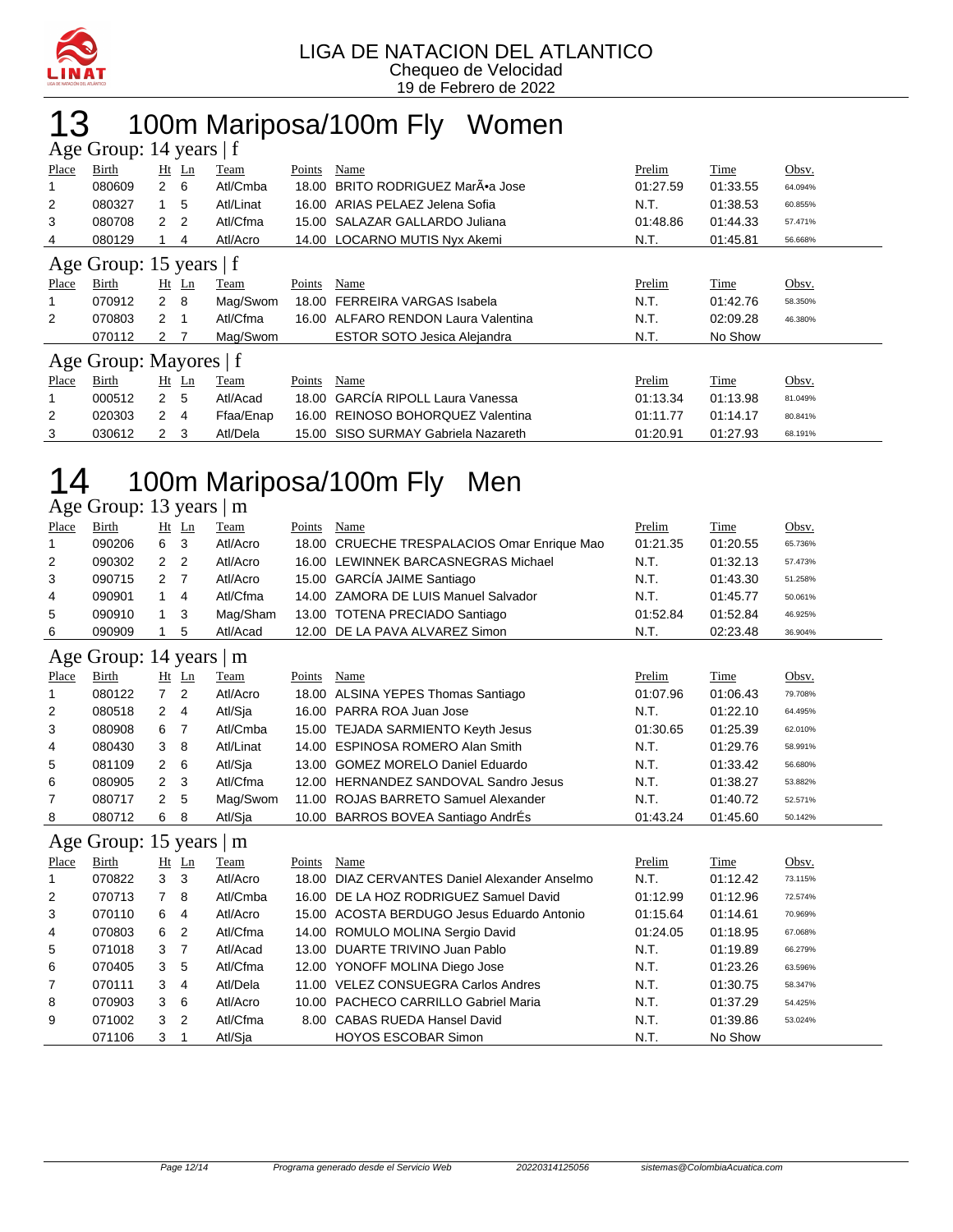

# 14 100m Mariposa/100m Fly Men

|                                 | Age Group: 16 years   m |                |                |           |        |                                       |          |              |         |  |  |  |  |
|---------------------------------|-------------------------|----------------|----------------|-----------|--------|---------------------------------------|----------|--------------|---------|--|--|--|--|
| Place                           | Birth                   |                | $Ht$ Ln        | Team      | Points | Name                                  | Prelim   | Time         | Obsv.   |  |  |  |  |
| 1                               | 060207                  | $\overline{7}$ | $\overline{1}$ | Mag/Swom  |        | 18.00 GALVIS GONZÁLEZ Carlos Ernesto  | 01:10.67 | 01:04.58     | 81.991% |  |  |  |  |
| 2                               | 061010                  | 0              | 0              | Atl/Npta  |        | 16.00 JAIMES MOLANO Samuel Augusto    | 01:05.69 | 01:05.69     | 80.606% |  |  |  |  |
| 3                               | 060310                  | 4              | 7              | Mag/Sham  |        | 15.00 NOGUERA SANTIAGO AndrEs Joel    | N.T.     | 01:20.55     | 65.736% |  |  |  |  |
| 4                               | 061011                  | 4              | $\mathbf{1}$   | Atl/Cfma  |        | 14.00 CARDENAS RODRIGUEZ Angel David  | N.T.     | 01:22.29     | 64.346% |  |  |  |  |
| 5                               | 061118                  | 6              | 6              | Atl/Cfma  |        | 13.00 FONTALVO OCHOA Juan David       | 01:21.78 | 01:25.96     | 61.598% |  |  |  |  |
|                                 | 061120                  | 4              | 8              | Atl/Cfma  |        | ALVAREZ ESPANA Frank Anthony          | N.T.     | Disqualified | 70.347% |  |  |  |  |
| Group: Jb $17y-18y$<br>m<br>Age |                         |                |                |           |        |                                       |          |              |         |  |  |  |  |
| Place                           | Birth                   |                | $Ht$ Ln        | Team      | Points | Name                                  | Prelim   | Time         | Obsv.   |  |  |  |  |
| 1                               | 040506                  | $\overline{7}$ | 6              | Ffaa/Enap |        | 18.00 AFANADOR GOMEZ Juan Pablo       | 01:06.78 | 01:06.37     | 79.780% |  |  |  |  |
| 2                               | 041020                  | 5              | $\mathbf{1}$   | Atl/Dela  | 16.00  | <b>OBREGON OLMOS Daniel Jose</b>      | N.T.     | 01:13.25     | 72.287% |  |  |  |  |
| 3                               | 041125                  | 5              | 8              | Atl/Cfma  |        | 15.00 MORRON MOLINA Matthew Said      | N.T.     | 01:15.27     | 70.347% |  |  |  |  |
| 4                               | 041227                  | 4              | 5              | Atl/Acro  |        | 14.00 TRILLOS HOYOS Harry Jesus       | N.T.     | 01:16.41     | 69.297% |  |  |  |  |
|                                 | 051019                  | 4              | 6              | Atl/Cfma  |        | <b>ACEVEDO TOBON Francisco</b>        | N.T.     | No Show      |         |  |  |  |  |
|                                 | 041215                  | 4              | $\overline{4}$ | Atl/Acro  |        | DIAZ MENDOZA Jose Daniel              | N.T.     | No Show      |         |  |  |  |  |
|                                 | 051202                  | 4              | $\overline{2}$ | Atl/Dela  |        | FLORIAN ONORO Luis Angel              | N.T.     | No Show      |         |  |  |  |  |
|                                 | 050501                  | 4              | 3              | Mag/Swom  |        | <b>HERNANDEZ ROJAS Jose Angel</b>     | N.T.     | No Show      |         |  |  |  |  |
|                                 | 040528                  | 5              | 7              | Mag/Swom  |        | PARDO MONTERO Guillermo Alexander     | N.T.     | No Show      |         |  |  |  |  |
|                                 | Age Group: Mayores   m  |                |                |           |        |                                       |          |              |         |  |  |  |  |
| Place                           | <b>Birth</b>            |                | Ht Ln          | Team      | Points | Name                                  | Prelim   | Time         | Obsv.   |  |  |  |  |
| 1                               | 030501                  | $\overline{7}$ | 5              | Ffaa/Enap |        | 18.00 GIRALDO ALVAREZ Simon           | 01:01.17 | 01:01.82     | 85.652% |  |  |  |  |
| 2                               | 030303                  | 5              | 6              | Atl/Acro  |        | 16.00 VELEZ MOLINA Bryant Jose        | N.T.     | 01:04.18     | 82.502% |  |  |  |  |
| 3                               | 991018                  | $\overline{7}$ | 3              | Ffaa/Enap |        | 15.00 CASTAÃ?O MONROY Diego Alejandro | 01:02.57 | 01:05.90     | 80.349% |  |  |  |  |
| 4                               | 830103                  | $\overline{7}$ | 7              | Atl/Acad  |        | 14.00 CARRENO MAURY Juan Pablo        | 01:08.11 | 01:09.08     | 76.650% |  |  |  |  |
| 5                               | 020917                  | 5              | 3              | Ffaa/Enap |        | 13.00 NOVOA GIRALDO Andr?s Felipe     | N.T.     | 01:17.84     | 68.024% |  |  |  |  |
| 6                               | 020808                  | 5              | 5              | Ffaa/Enap |        | 12.00 PUERTO FLOREZ AndrÃ?s Felipe    | N.T.     | 01:20.33     | 65.916% |  |  |  |  |
| 7                               | 020204                  | 6              | 5              | Atl/Dela  |        | 11.00 MARTÍNEZ MEJÍA Jesus David      | 01:19.09 | 01:23.64     | 63.307% |  |  |  |  |
| 8                               | 030702                  | 5              | $\overline{2}$ | Atl/Acad  |        | 10.00 ROPAIN PEDRAZA Juan Manuel      | N.T.     | 01:40.86     | 52.499% |  |  |  |  |
| 9                               | 991227                  | 6              | 1              | Atl/Cfma  |        | 8.00 DE LA HOZ GUERRERO Javier Jose   | 01:43.08 | 01:50.59     | 47.880% |  |  |  |  |
|                                 | 030515                  | 7              | 4              | Atl/Acro  |        | GUTIERREZ URREGO Juan Jose            | 00:57.91 | No Show      |         |  |  |  |  |
|                                 | 001127                  | 0              | 0              | Atl/Acad  |        | HERRERA GARCÃ.A Esteban Adolfo        | N.T.     | No Show      |         |  |  |  |  |
|                                 | 970402                  | 5              | $\overline{4}$ | Atl/Dela  |        | POLO PALACIO Juan Camilo              | N.T.     | No Show      |         |  |  |  |  |

# 15 50m Mariposa/50m Fly Women

| Age Group: 10 years   f |        |                      |                |          |        |                                         |          |          |         |  |  |  |  |
|-------------------------|--------|----------------------|----------------|----------|--------|-----------------------------------------|----------|----------|---------|--|--|--|--|
| Place                   | Birth  |                      | $Ht$ Ln        | Team     | Points | Name                                    | Prelim   | Time     | Obsv.   |  |  |  |  |
| 1                       | 120426 | $2 \quad 8$          |                | Atl/Acro | 18.00  | BARONA BRAVO Maria Camila               | N.T.     | 00:43.64 | 61.274% |  |  |  |  |
| 2                       | 120628 |                      | 5              | Atl/Npta |        | 16.00 MORALES RODRIGUEZ Keidys          | N.T.     | 00:54.32 | 49.227% |  |  |  |  |
| 3                       | 120615 |                      | $\overline{4}$ | Atl/Sja  |        | 15.00 MARROQUIN ALDANA Camila           | N.T.     | 01:00.19 | 44.426% |  |  |  |  |
| 4                       | 121108 |                      | 3              | Atl/Npta |        | 14.00 MEDINA ESCORCIA Camila Sofia      | 01:08.95 | 01:08.95 | 38.782% |  |  |  |  |
| Age Group: 11 years   f |        |                      |                |          |        |                                         |          |          |         |  |  |  |  |
| Place                   | Birth  |                      | $Ht$ Ln        | Team     | Points | Name                                    | Prelim   | Time     | Obsv.   |  |  |  |  |
|                         | 110510 | $\mathbf{2}$         | -4             | Atl/Cmba | 18.00  | <b>GARZON MUNOZ Mariana Sofia</b>       | 00:49.33 | 00:47.40 | 56.414% |  |  |  |  |
| $\overline{2}$          | 110326 | $\overline{2}$       | -5             | Atl/Dela |        | 16.00 RUEDA SIMONDS Valentina           | 00:51.15 | 00:49.57 | 53.944% |  |  |  |  |
| 3                       | 110408 | 2 <sub>7</sub>       |                | Atl/Acad |        | 15.00 SAENZ CAMARGO Andrea              | N.T.     | 00:57.01 | 46.904% |  |  |  |  |
| 4                       | 110111 | $2 \quad 3$          |                | Atl/Acad |        | 14.00 FERRER DEL RIO María Camila       | 01:07.14 | 00:59.07 | 45.268% |  |  |  |  |
|                         | 111123 | $\mathbf{2}^{\circ}$ | 1              | Atl/Cfma |        | <b>GONZALEZ MARTINEZ Thaliany Sofia</b> | N.T.     | No Show  |         |  |  |  |  |
|                         | 110225 | $\mathbf{2}$         | $\overline{2}$ | Atl/Cfma |        | JOYA FULANO Karol Juanita               | N.T.     | No Show  |         |  |  |  |  |
|                         | 110225 | $\mathbf{2}$         | 6              | Atl/Cfma |        | JOYA FULANO Laura Sarita                | N.T.     | No Show  |         |  |  |  |  |